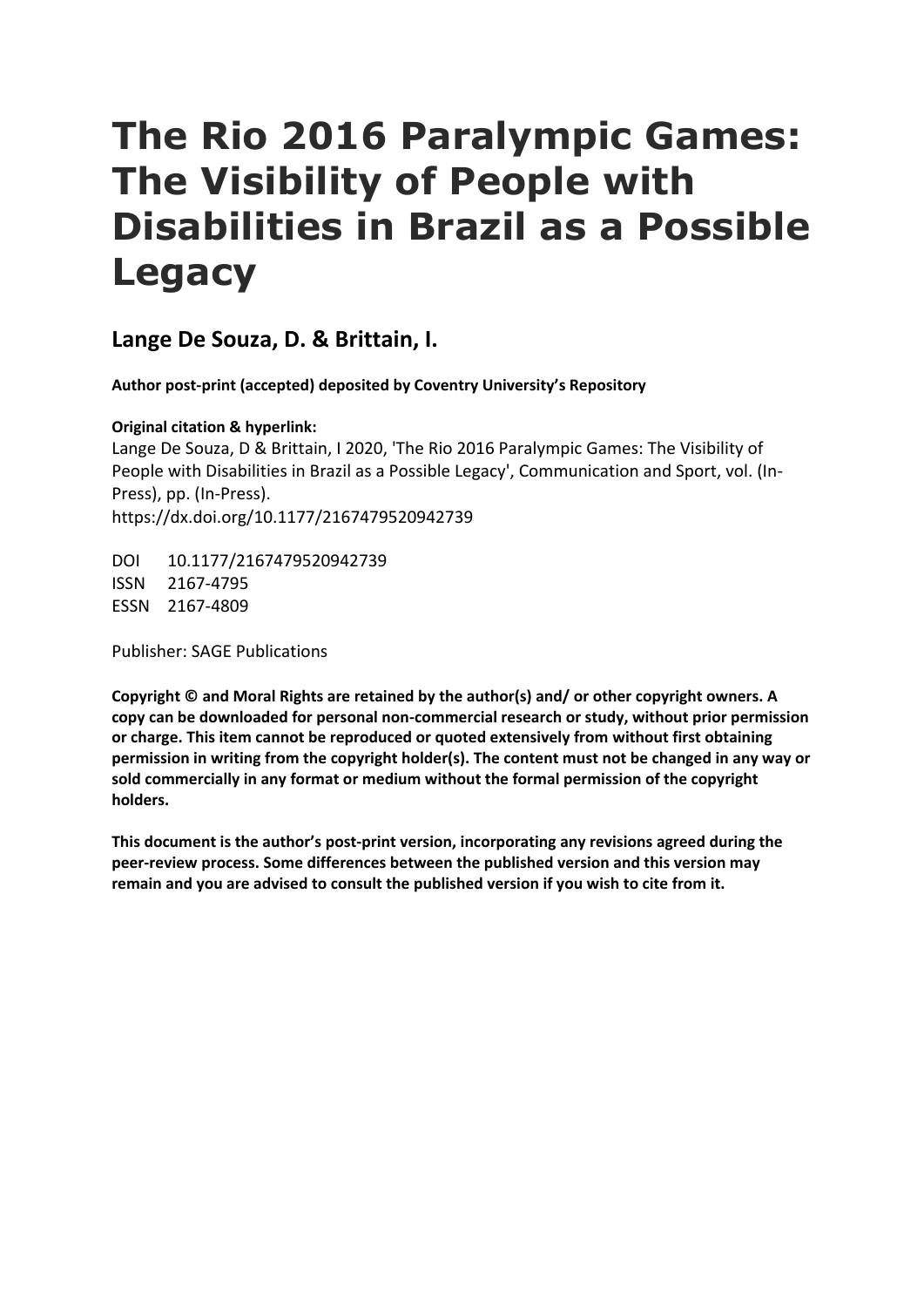# **The Rio 2016 Paralympic Games: The Visibility of People with Disabilities in Brazil as a Possible Legacy**

#### **Doralice Lange De Souza1 & Ian Brittain2**

1. Federal University of Paraná, Brazil. 2. Coventry University, U.K.

# **Abstract**

 counterproductive to the PWD's rights movement because they might promote the medical activists and people involved in Paralympic sport managerial positions. In this paper, we found that, for our participants, the PG worked as a showcase for PWD who were rarely seen negative stereotypes and stigmas associated with PWD, as well as possibly opening new doors for them. Our interviewees believe that we shouldn't expect that the PG alone can There are claims that the Paralympic Games (PG) might contribute to a better world for people with disabilities (PWD). However, there are also claims that the PG might in fact be model of disability and/or ableism. In this context, we developed a qualitative exploratory study to investigate the legacies of the Rio 2016 PG from the perspective of disability rights discuss one of the main perceived legacies: that the PG fostered PWD's visibility and a change in society's perception of PWD. We conducted 24 open in-depth interviews and in the media and in public spaces before the Games. This visibility helped to challenge change people's perceptions and PWD's status overnight. They are part of a larger and complex set of actions that are slowly contributing to this process.

**Key words**: Paralympic Games; legacy; people with disability; visibility; Rio 2016.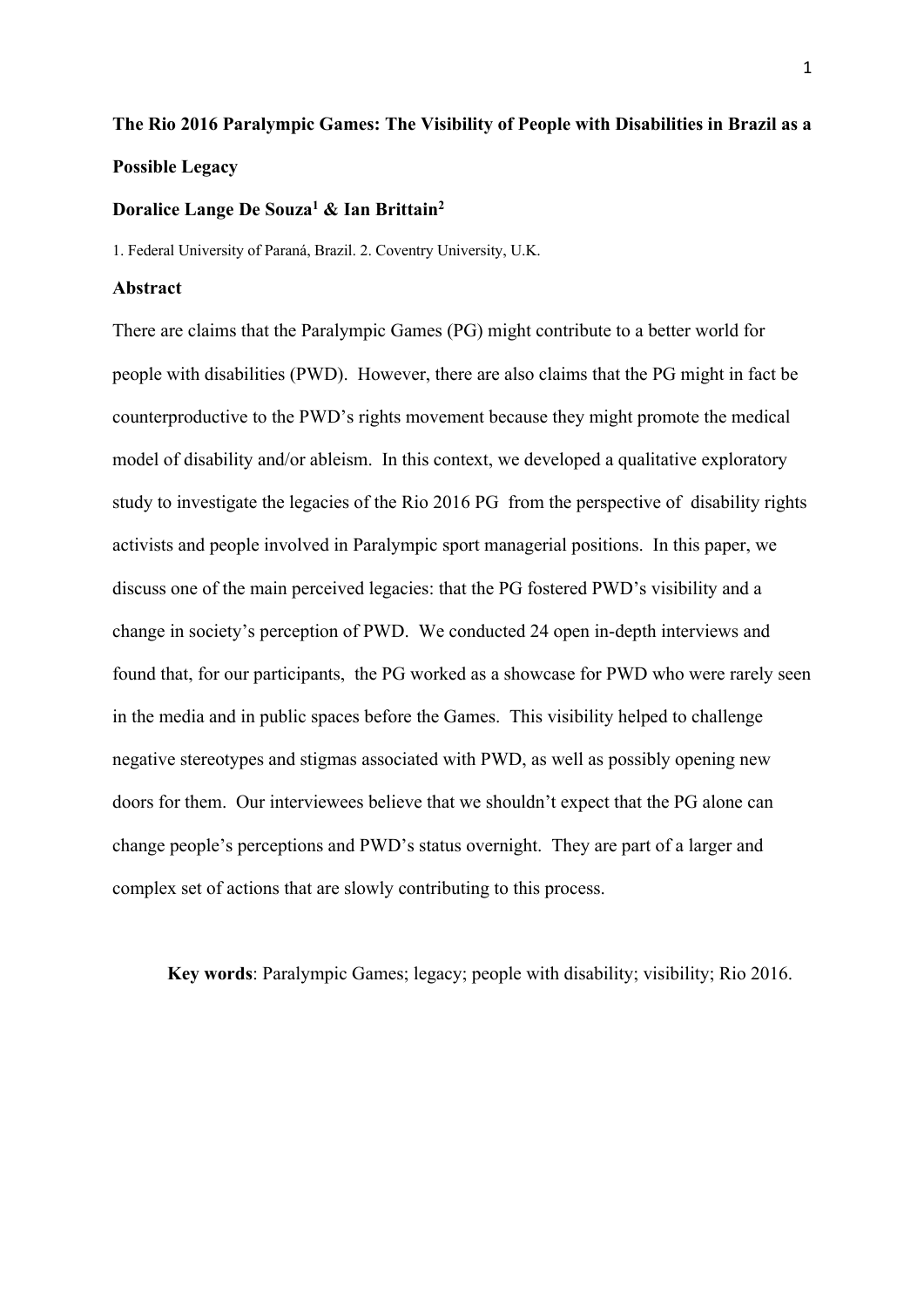**The Rio 2016 Paralympic Games: The Visibility of People With Disabilities in Brazil as a Possible Legacy** 

# **Introduction**

 Paralympic Games (PG), one of the chief objectives of the PG is "to act as a catalyst that The Paralympic Games (PG) are one of the largest sporting mega-events on the planet. The last edition - Rio 2016 –included 4,328 Para athletes, attracted 2.15 million spectators, and was covered by the media in 154 nations (International Paralympic Committee (IPC), 2016). According to the IPC, the core regulatory institution for Paralympic Sports and for the stimulates social development and leaves a positive long-term legacy that benefits communities in the host country and across the world" (IPC, 2017; p.7). Also according to the IPC, "the Paralympic Games are the world's number one sporting event for transforming society's attitudes towards impairment (IPC, 2015; p.14).

 Considering the IPC's abovementioned goals, those who have been bidding to host the Olympic Games (OG) and the PG have been committing themselves - if they win the bid – to the PG would be to promote accessibility, a more "inclusive culture", "inspiration", and deliver positive legacies for people with disabilities (PWD). In the case of the 2016 PG edition, for example, the Rio Bid Committee indicated that one of the driving principles of "changes in the perception of people with disabilities" (Rio 2016 Bid Committee, 2009; p.169).

 Pondering the prospects of positive legacies for PWD, such as those highlighted above, we conducted a qualitative exploratory study that had as its goal to investigate the legacies of the Rio 2016 PG from the perspective of Brazilians who are either disability rights activists or who are involved in managerial positions in Paralympic sport institutions or sport projects. The results of this study highlighted three main perceived legacies: visibility and change of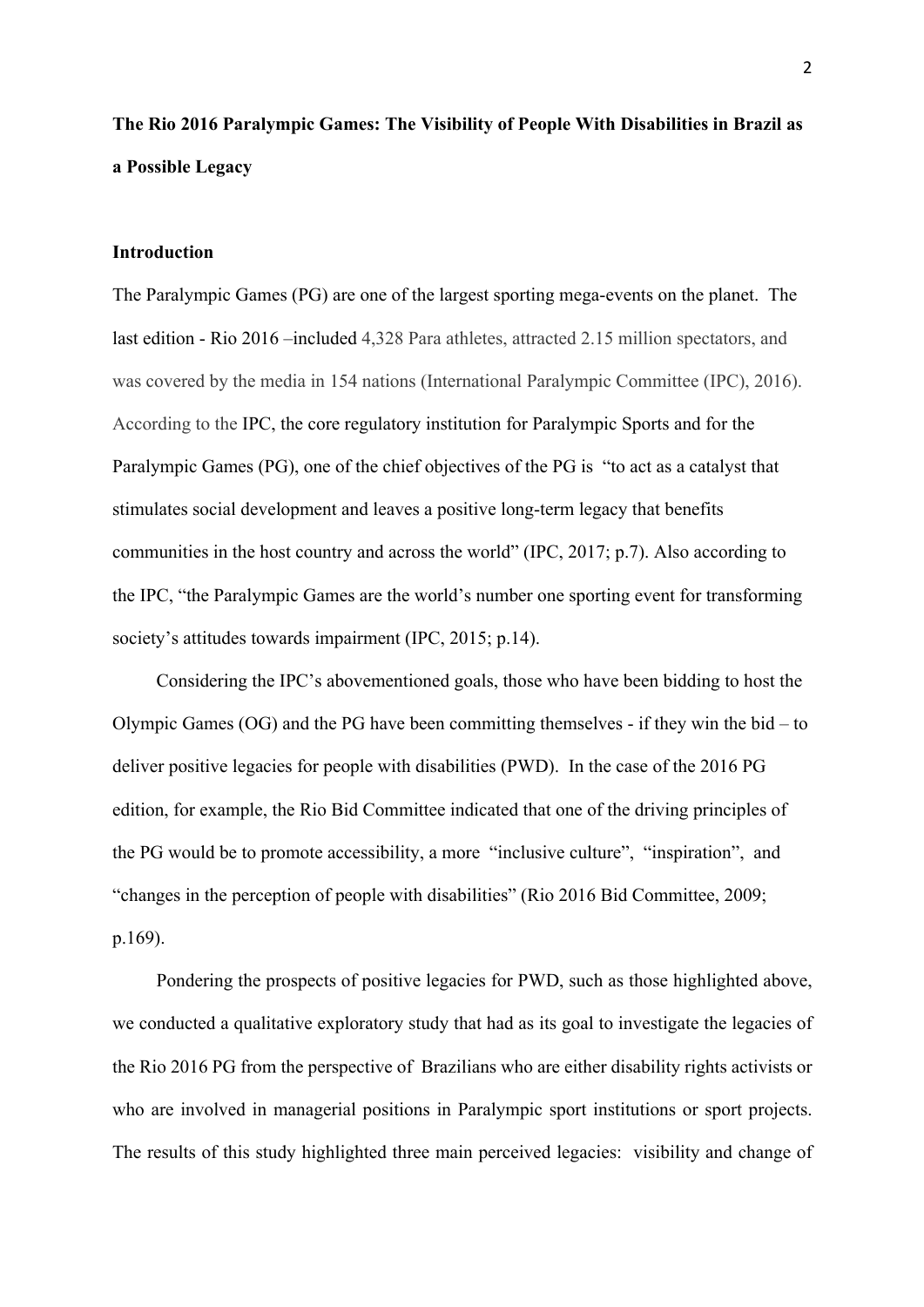perceptions in relationship to PWD, inspiration, and sport development. The purpose of this article is to explore one of these perceived legacies: the "visibility and change in perception". We will discuss the two others in different papers. We elected to interview PWD's rights advocates because they are potentially more aware of PWD's needs and demands and therefore, could present a more informed view on the potential legacies of the Games. We chose to also interview people involved with the offer of sports for PWD because they could offer some insights related to the sporting legacies of the Games. We will discuss our findings by contrasting them with the work of authors who have been discussing these themes using the lens of critical disability studies. Some of them, as we will see below, claim that the kind of visibility fostered by the PG might in fact be counterproductive for the PWD's rights movement, because it supposedly promotes the medical model of disability and/or ableism (c.f. Braye et al, 2013).

 The medical model of disability is based on the belief that disability is a biological condition. It is a pathology and a "problem" that needs to be overcome by the individual. In contrast to the social model of disability, the medical model neglects the role of society in giving support to PWD so that they can develop to their fullest potential (Barnes & Mercer, as sexism, racism and ageism. It favors and values some characteristics and abilities and uses The internalisation of ableism tends to generate a sense of inadequacy. People who do not need to be fixed. As a consequence, they tend to feel bad about themselves and try to hide 2003; Oliver, 2009). Ableism is an umbrella term that includes various forms of *"isms"* such this predilection to negatively judge others. This favoritism is used to promote and to justify demeaning treatment and a lower status of people who do not fit into expected standards. meet the expectations start to believe that their personal characteristics are a problem that and/or to fix their supposedly inferior characteristic (e.g.; impairments, sexual orientation,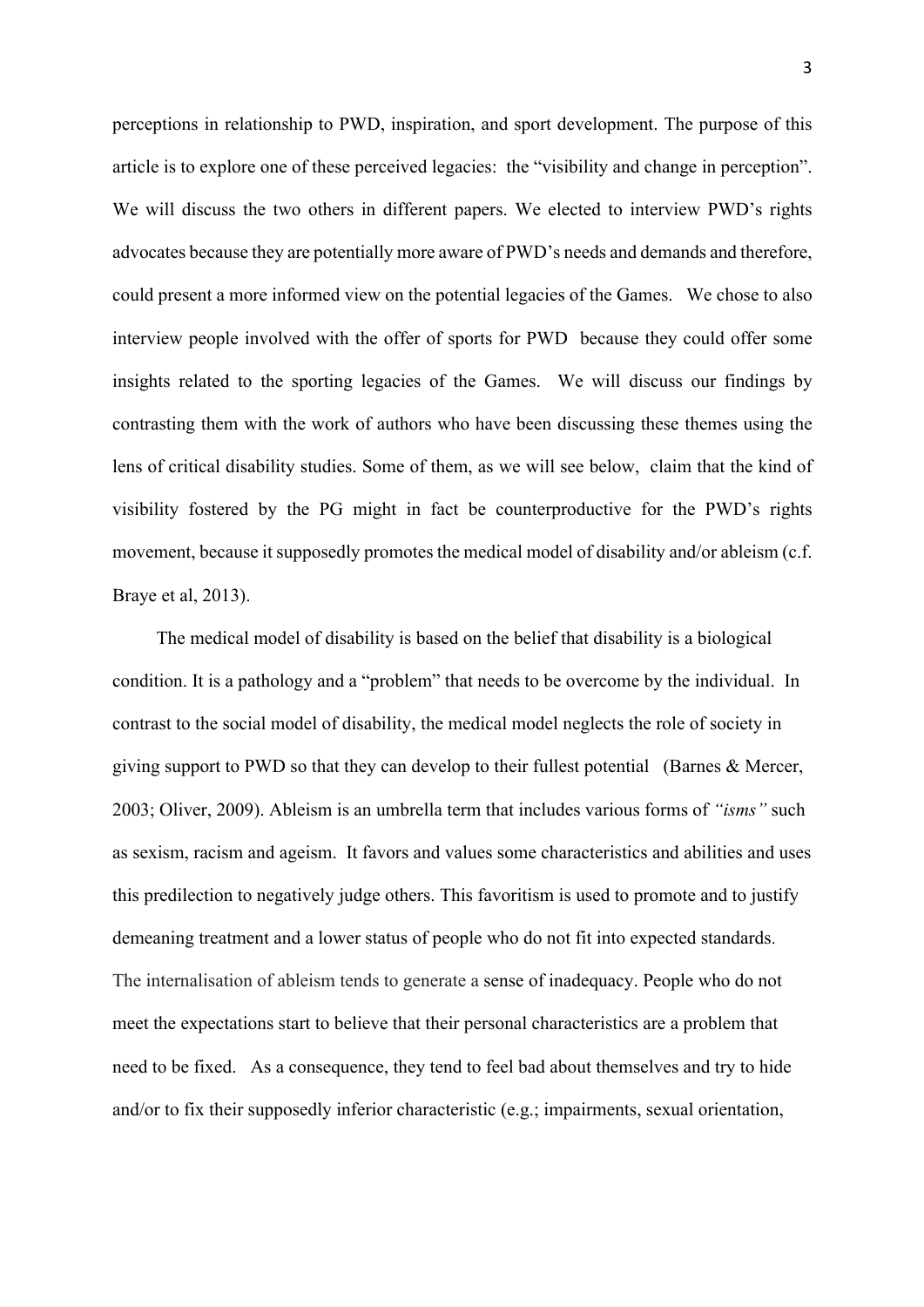physical appearance), so that they can fit into what is considered "normal". As this is usually not possible, this process tends to be frustrating (Campbell, 2009; Wolbring, 2008).

 and that this "problem" needs to be overcome by the individual him/herself (Misener et al., 2019; Silva & Howe, 2012; Smith & Bundon, 2018). The PG may therefore, reinforce ableism as they emphasize the idea that the more PWD can do to overcome their "problem" regarding what PWD can do. This generates frustration in those who - for one reason or another - do not meet these expectations (Hardin, 2012; Silva & Howe, 2012). It also leads people to regard and treat PWD as inferior (Hardin & Hardin, 2004; Howe & Silva, 2016; Kearney, Brittain, & Kipnis, 2019; Silva & Howe, 2012, 2018). According to some critics, the PG reinforce the medical model of disability as it reproduces narratives that send subliminal messages that to have an impairment is a problem, and the harder they try to adjust to non-disabled norms, and achieve high performance, the better. One of the consequences of ableist thinking is that it raises people's expectations

 According to various scholars, both the medical model and ableism are reinforced through supercrip narratives. These plots refer to athletes as if they were "super" for overcoming their impairments – and the difficulties usually associated with them - and performing above the level that is usually expected from them (Hardin & Hardin, 2004; Maika & Danylchuk, 2016). These narratives reinforce individual merit and generate the Paralympic hero. Consequently, other PWD are judged by the supercrip standard" (Hardin & Hardin, 2004; p.6). These narratives tend to neglect different variables that may affect the expectation that "all people with disabilities should be able to accomplish at the level of individual's accomplishments (Brittain & Beacom, 2016; Coakley, 2014; Misener et al., 2019), e.g. their type and degree of impairment, health conditions, chronic pain, family support, and financial conditions.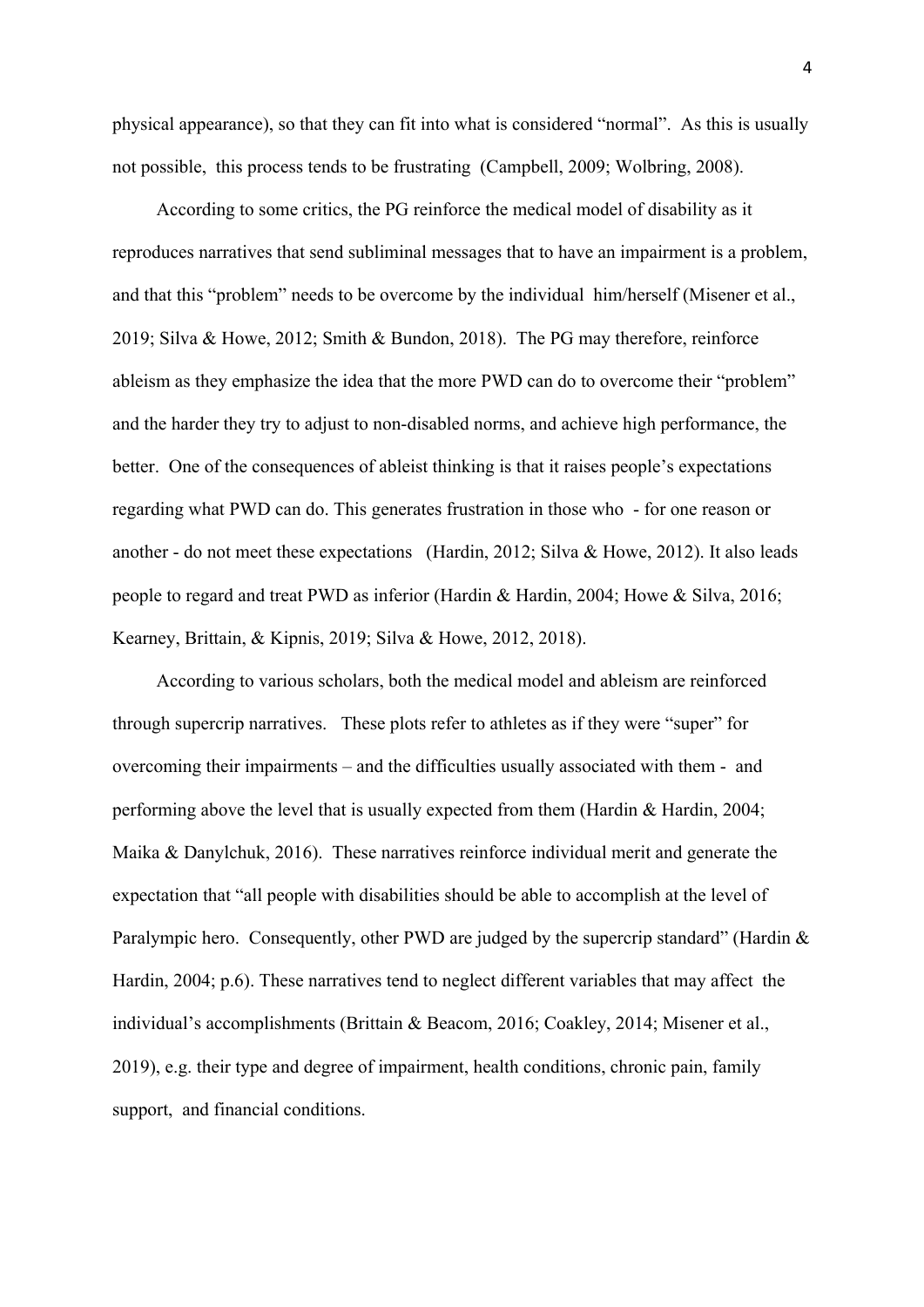Braye, Dixon, & Gibbons (2013) also investigated the legacies of the PG from the perspective of disability activists. More specifically, they surveyed the perspective of 32 activists with disabilities, affiliated with the United Kingdom Disabled People's Council, regarding the legacies of the London 2012 PG. According to their findings, the narratives overly optimistic viewpoint that does not match with the lived reality of most PWD who, in assistive technologies as athlete with disabilities. According to the authors, this unrealistic view of PWD generates an expectation that other PWD should achieve the same high levels counterproductive to disability rights beyond sport" (p. 984). The results of this study are that surround the London 2012 PG misrepresented the reality of PWD, and presented an many cases, live with pain and illnesses associated with their impairments, do not have their most basic human rights respected, and do not have access to the same opportunities and of success as the Paralympians. They concluded therefore, that the PG "can be consistent with the criticisms against the PG mentioned previously above. Our study, however, partially challenges these findings.

 effectively implemented for reasons such lack of political commitment, lack of meaningful 2016). There are still significant discrepancies between the reality of PWD and those who do did not complete elementary school education, the figure for PWD was 61.1%. A further It is especially important to investigate the possible legacies of the PG in countries like Brazil so that we can generate knowledge that can help with the development of strategies to leverage positive legacies in future events in these places. According to the last Brazilian demographic census, 23.9% of the population declared to have some kind of disability (Instituto Brasileiro de Geografia e Estatistica - IBGE, 2012). While Brazil does have advanced legislation regarding PWD's rights (Brasil, 2015), this legislation is far from being enforcement mechanisms, and lack of public awareness of PWD's issues (Kirakosyan, not have a disability (PWND). For example, while 48.2% of Brazilians 15 years old or older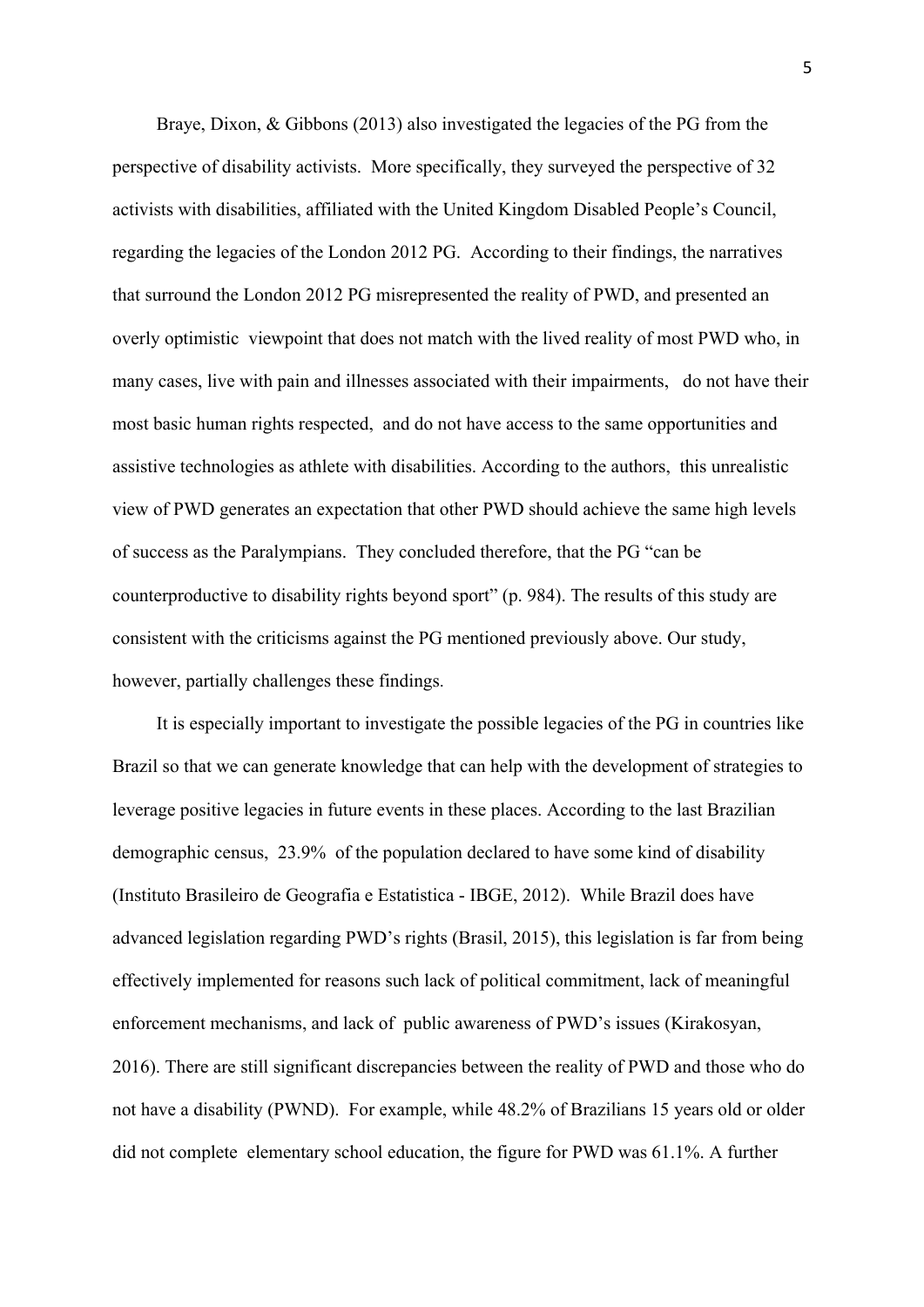example is that, whilst 37.1% of PWND receive less than the Brazilian minimum wage which is around U.S.\$ 210.00 per month as of  $8<sup>th</sup>$  June 2020 - this is the case for 46% of those who have a disability (Instituto Brasileiro de Geografia e Estatistica - IBGE, 2012)<sup>1</sup>. by the Brazilian Senate that is worthy to mention, though, reveals that 77% of Brazilians by the Brazilian Senate that is worthy to mention, though, reveals that 77% of Brazilians with physical, visual and hearing impairments (people with intellectual disabilities were not included), registered in the data base of the Brazilian Institute for the Rights of People with Disabilities feel that the rights of PWD in Brazil are not respected (DataSenado, 2010). Unfortunately, there isn't much dependable data about the reality of PWD in Brazil. A study

 This exploratory research offers some insights into the possible impacts of the PG in Brazil and other countries with similar contexts. It offers a contribution to the almost nonexistent literature on this topic outside of the Australian, European and North American contexts.

# **Methodology**

 The participants were selected through purposive and snowball sampling. The research began by identifying and interviewing some people who were actively involved with the disability in Curitiba, capital of Paraná, 870 KM south from Rio. We wanted to investigate the of the PG away from the host city. After the interviews, based upon set criteria the interviewees were asked for some names of further people who could possibly participate in rights activists or people in sports managerial positions, in line with the maximum variation rights movement in organizations, or sections of organizations, dedicated to such advocacy perspectives of people who lived outside Rio so that we could explore some possible legacies the study. Based on their suggestions, we selected participants who were either disability sampling approach (Patton, 2015). We recruited people with different types of disability and people without disabilities. We also chose people involved and not involved with sports, and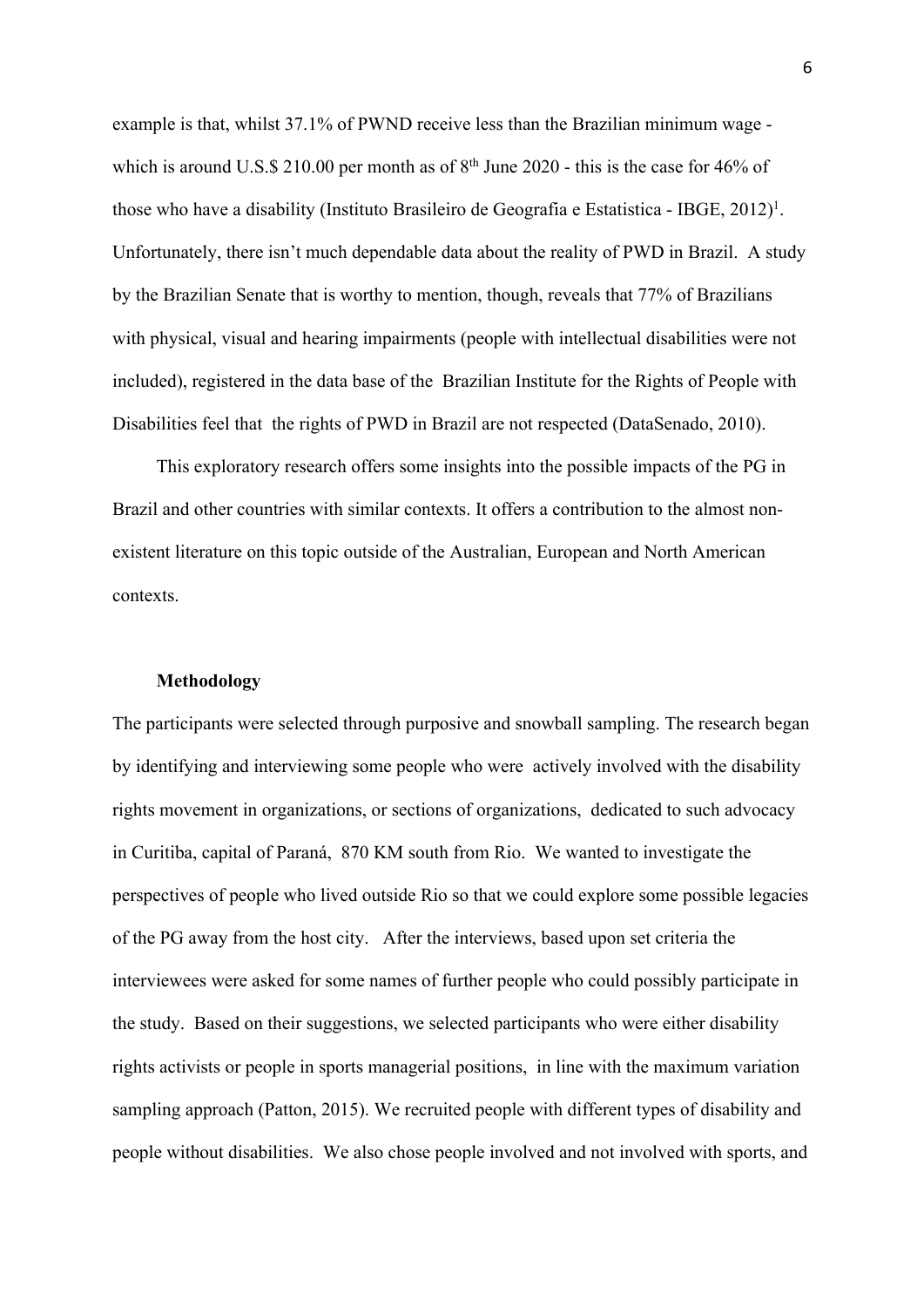people who worked in different kinds of organizations so that we could explore distinctive perspectives on the PG legacies. When we invited the interviewees to participate in the We discovered later, however, that they had all seen some of the competitions and/or news study, we did not have as a criteria that they had watched the PG in the media or in person. related to the PG. Four of them had also seen some of the Games at the venues as a spectator.

 some kind of disability. Within the sample, there were people with the following profile: represented PWD in city, state or federal level offices; and people involved with the professors of adapted sports in universities, coaches, and athletes or ex-athletes (amongst We ended up with a sample of 14 males and 10 females. Amongst them, 17 were actively engaged with the elaboration and/or defense of public policies for PWD and 14 had Presidents or Vice-Presidents of PWD's associations, individuals who worked with or management of Paralympic sport organizations or projects. Some of the latter were also them, four were retired Paralympians). Details of participants can be seen in table 1.

# **Table 1**

| Name          | Type of disability | Activist | involvement<br>Sport | Background                                                                                                                                                           |
|---------------|--------------------|----------|----------------------|----------------------------------------------------------------------------------------------------------------------------------------------------------------------|
| Adriana       | ND.                | N        | Y                    | Coordinator of adapted sport projects; adapted sports professor.                                                                                                     |
| Andrea        | ND.                | Y        | N                    | Board member of the "Reviver" Down Syndrome Association                                                                                                              |
| <b>Betina</b> | <b>PD</b>          | Y        | N                    | Vice-president of the Paraná Association for People with Physical Disability<br>(ADFP); councillor of the Municipal Advisory Office on the Rights of PWD<br>(CMDPcD) |
| <b>Brune</b>  | <b>MD</b>          | Y        | N                    | <b>CMDPcD Councillor.</b>                                                                                                                                            |
| Carlos        | <b>PD</b>          | N        | Υ                    | Coordinator of Paralympic sport project; coach.                                                                                                                      |
| Darlan        | ND.                | N        | Υ                    | Coordinator of Paralympic sport project; coach                                                                                                                       |
| Décio         | ND.                | N        | Υ                    | Coordinator of Paralympic sport projects; adapted sport professor; coach                                                                                             |
| Denise        | ND.                | Y        | N                    | Director of the Municipal Advisory Office on the Rights of PWD                                                                                                       |

# *Profile of the research participants*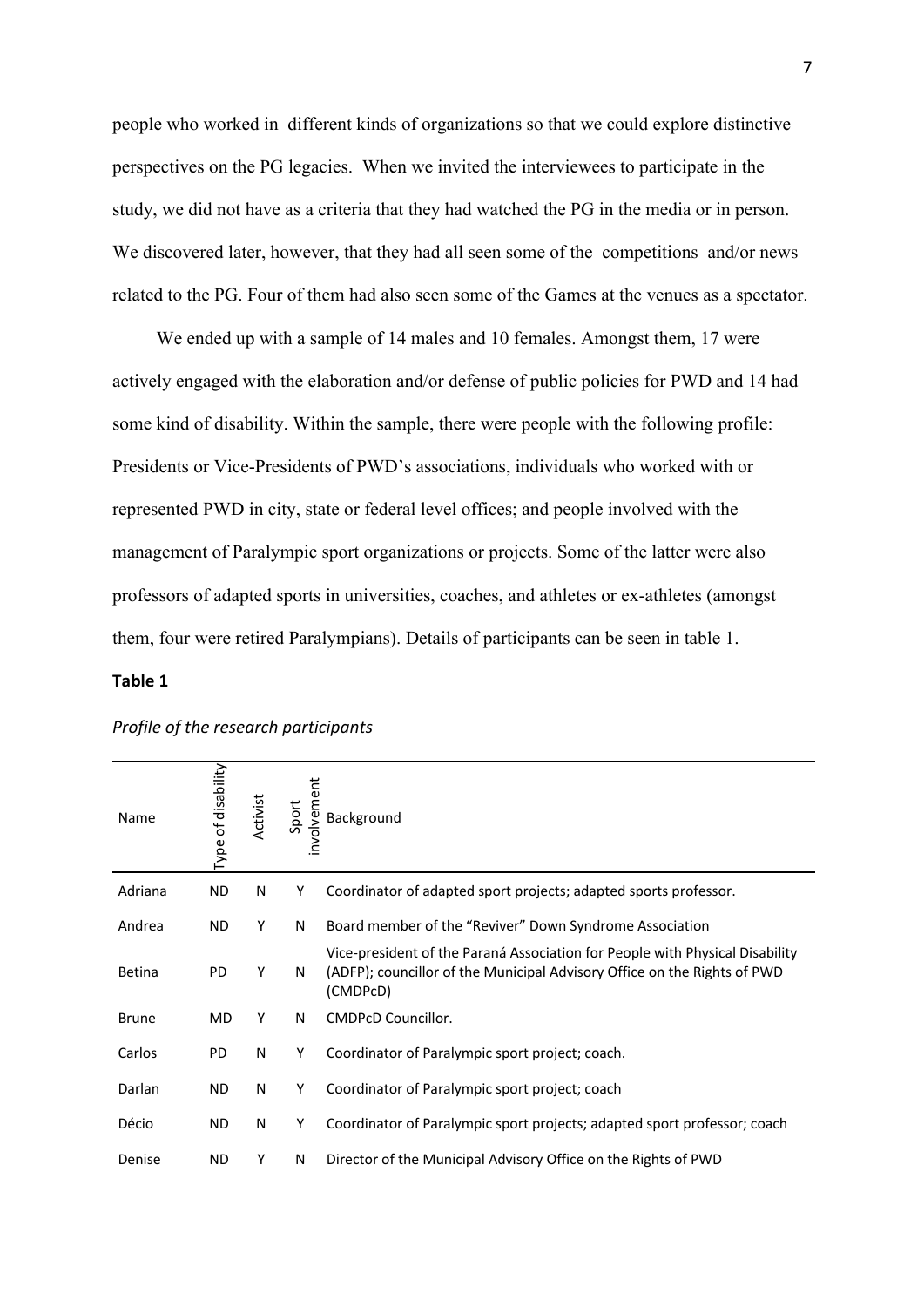| Elizabeth    | <b>ND</b> | Y | N         | Representative and ex-attorney of the APAES <sup>5</sup> Federation; advisor of public<br>policies for PWD for a Brazilian senator                                           |
|--------------|-----------|---|-----------|------------------------------------------------------------------------------------------------------------------------------------------------------------------------------|
| Ênio         | VD        | Υ | N         | President of the Paraná Association of the Blind; councillor of the State<br>Council of the PWD's rights (COEDE)                                                             |
| Fernanda     | <b>ND</b> | Υ | N         | <b>CMDPcD</b> director assistant                                                                                                                                             |
| Flávia       | VD        | Υ | N         | Social inclusion coordinator of the PWD Public Policies Department of<br>Paraná; COEDE counsellor<br>Ex-vice-president of the Brazilian Paralympic Committee and Head of the |
| Irajá        | <b>PD</b> | Υ | Υ         | Research Centre of the Paraná Rehabilitation Association; retired<br>Paralympian                                                                                             |
| Jessani      | <b>ND</b> | Υ | ${\sf N}$ | Director of the Secretariat of the Specialized Educational Services for<br>Inclusion of the Municipal Department of Education                                                |
| Jorge        | <b>ND</b> | Y | Y         | Director of the Paraná PWD Special Secretariat                                                                                                                               |
| Junior       | PD        | Υ | Y         | President of the Paraná Association for People with Physical Disability, ex-<br>athlete                                                                                      |
| Fernando     | PD        | Υ | N         | <b>CMDPcD</b> councillor                                                                                                                                                     |
| Mário Sérgio | <b>VD</b> | Υ | Υ         | Coordinator of para-sports of the Paraná Sport and Tourism Secretariat;<br>COEDE counsellor; retired Paralympian                                                             |
| Mauro        | PD        | Υ | Υ         | Ex-president and current vice-president of the ADFP; COEDE councillor                                                                                                        |
| Moisés       | <b>PD</b> | Υ | Y         | Public policies advisor for the Coordination of Para-Sports at the Paraná<br>Sport and Tourism Secretariat; retired Paralympian                                              |
| Ruth         | <b>ND</b> | N | Y         | Ex-coordinator of adapted sport projects; professor of adapted sports; ex-<br>athlete                                                                                        |
| Tanhoffer    | PD        | N | Υ         | Coordinator of Paralympic sport project; Paralympic sports coach.                                                                                                            |
| Vlilarinho   | <b>PD</b> | Y | Υ         | President of the Institute for the Defence of the Rights of PWD; counsellor in<br>the COED; board member of the Free University for Human Efficiency; ex-<br>athlete         |
| Vital        | VD        | N | Υ         | Ex-president of the Brazilian Paralympic Committee; retired Paralympian                                                                                                      |

 Note. M = male; W = female; PD = physical disability; VD = visual disability; MD = multiple disabilities; ND = no disability;  $Y = yes$ ;  $N = no \ ND = no \ disability$ ;  $Y = yes$ ;  $N = no$ .

 2019. The interviews lasted between 1.5 to 2.5 hours and had two parts, each one with only and negative legacies of the Rio 2016 PG in general. Our question did not discriminate different kinds of disabilities and did not demand that they talked about the legacies for sports their opinions about them. They were informed that some international scholars believe that the portrayal of athletes as heroes or superheroes might generate an expectation that all PWD The first author led face-to-face in-depth unstructured interviews from March to June of one leading question. In the first part, participants were asked for their views on the positive or for people involved with sports. In the second, they were made aware of some of the criticisms regarding the PG that were outlined in the introduction of this paper and asked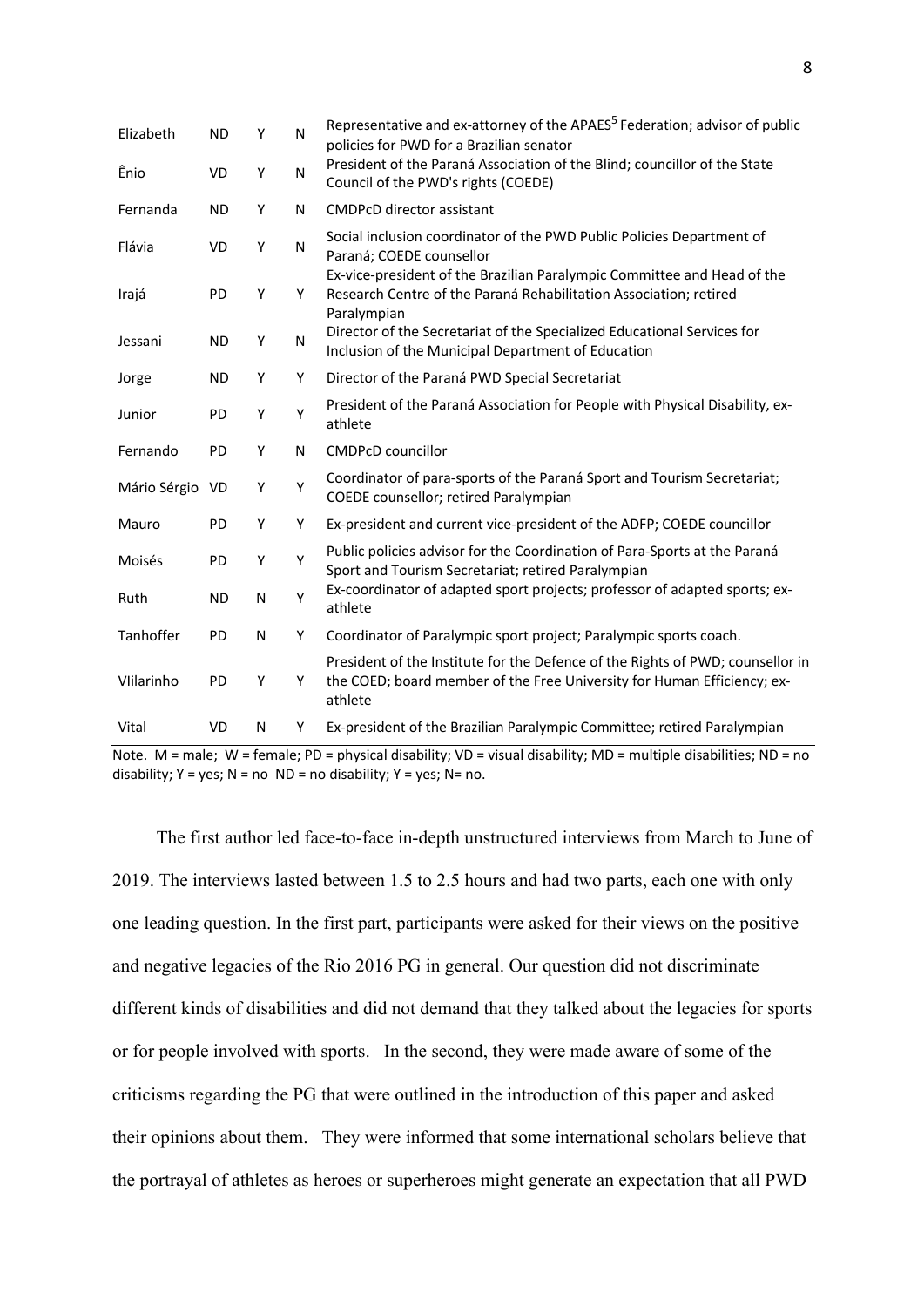can be as successful as the athletes – be it in sports or in other areas - if they dedicate in those who are not successful. It can also lead people to negatively judge those who are not perceived as successful for supposedly not having tried hard enough. The research participants were also told that for these reasons – amongst others - some authors believe that the PG might be counterproductive to the PWD's rights movement. They were then asked to express their opinion on this issue. The participants freely answered the two interview understanding and to probe her interpretation of their arguments. The interviews were audiothemselves to do so. This, according to these scholars, can consequently generate frustration questions. The interviewer, when necessary, asked some other questions to deepen her recorded, and transcribed verbatim.

 that emerged from the data and from the literature (Corbin & Strauss, 2015). All the participants signed an informed consent form and stated that they preferred that we used their real names in all publications. The research was approved by the Brazilian Research Ethics Committee/ National Research Ethics Council System (CEP/ CONEP). Following the interviews an inductive thematic analysis (Braun & Clarke, 2006) was conducted using NVIVO to organize and code the data, as well as to group the codes into meaningful categories and subcategories. During the analysis process descriptive and analytical memos were written so that we could organize and explore the ongoing insights

#### **Findings and Discussion**

 All participants stated that one of the main legacies of the PG was PWD's visibility, and most or might have fostered, a change of people's perceptions of PWD. Most of them disagreed with the criticisms of the PG presented to them in the second part of interview. To present and discuss these findings, we have organized the data in three sections. In the first, we focus of them said that one of the most important outcomes of this legacy was that it has fostered,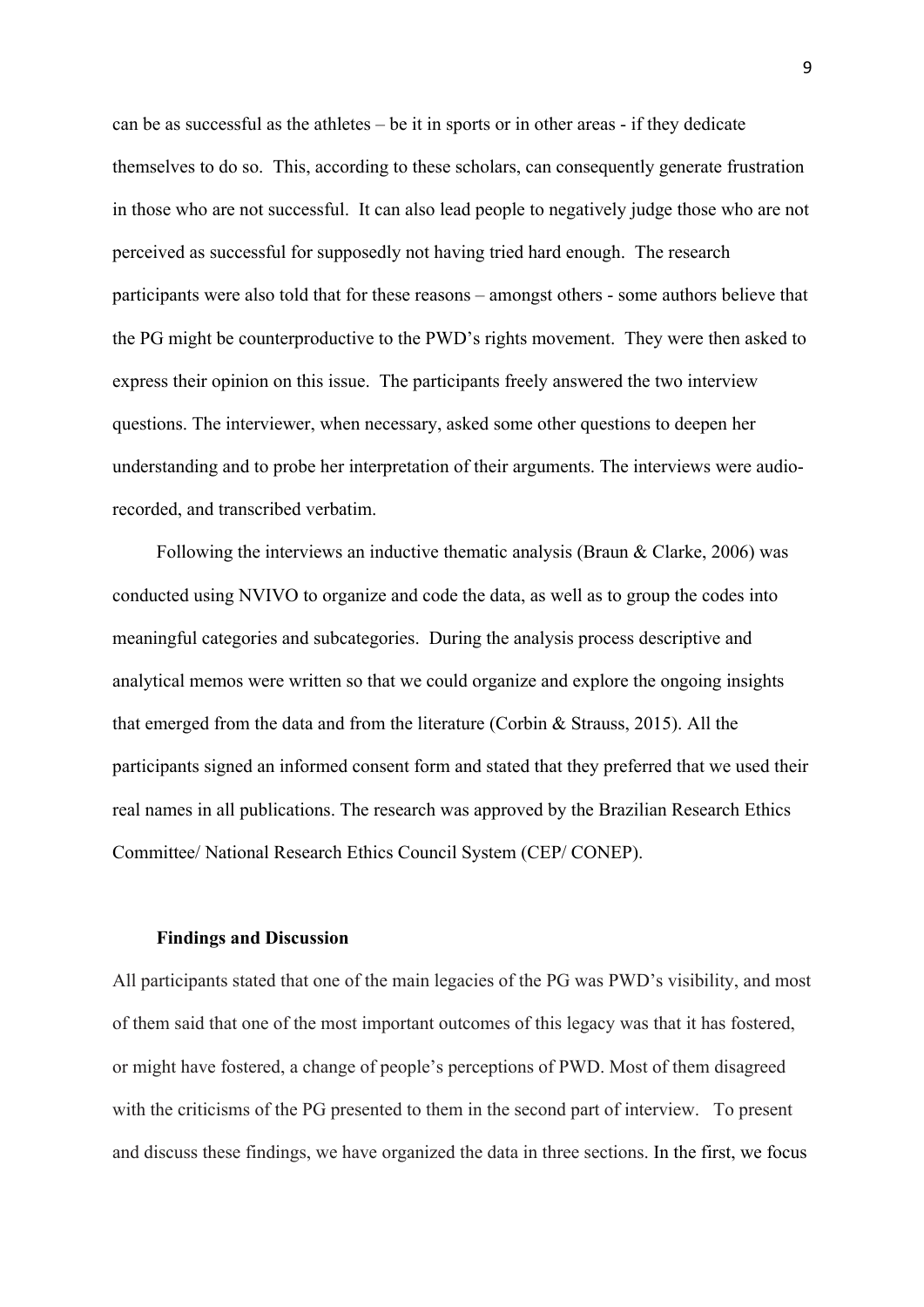on the visibility issue. In the second, we concentrate on the possible modification of the public's perception of PWD. In the third, we discuss the participants' reactions to the criticisms.

#### **The PG as a Showcase for PWD**

 All participants said that visibility was one of the most significant legacies – if not the most important - of the Rio 2016 PG. According to them, the PG provided Brazilians with a rare opportunity to learn about the existence of PWD.

People did not know of the existence of PWD. With the PG they started to realize that they exist! The biggest legacy is visibility! (Décio, ND)

The impact was very positive, especially as a showcase, right? The Brazilian citizen had the opportunity to get to know PWD. (Mauro, PD)

 Half of the interviewees remarked that the PG helped to promote PWD's visibility not with the Games. Among different actions, eight participants talked about PG related events with disabilities. Three of them also mentioned that Curitiba's Department of Education and only through the media, but also through other actions that were carried out in connection in schools that involved the practice of Paralympic sports, workshops, and talks by athletes the city's Department of Sport, Leisure and Youth produced a magazine related to the PG that was distributed to all primary school children and invited para-athletes to visit schools and talk to teachers and students about Paralympic sports and about their experiences as athletes.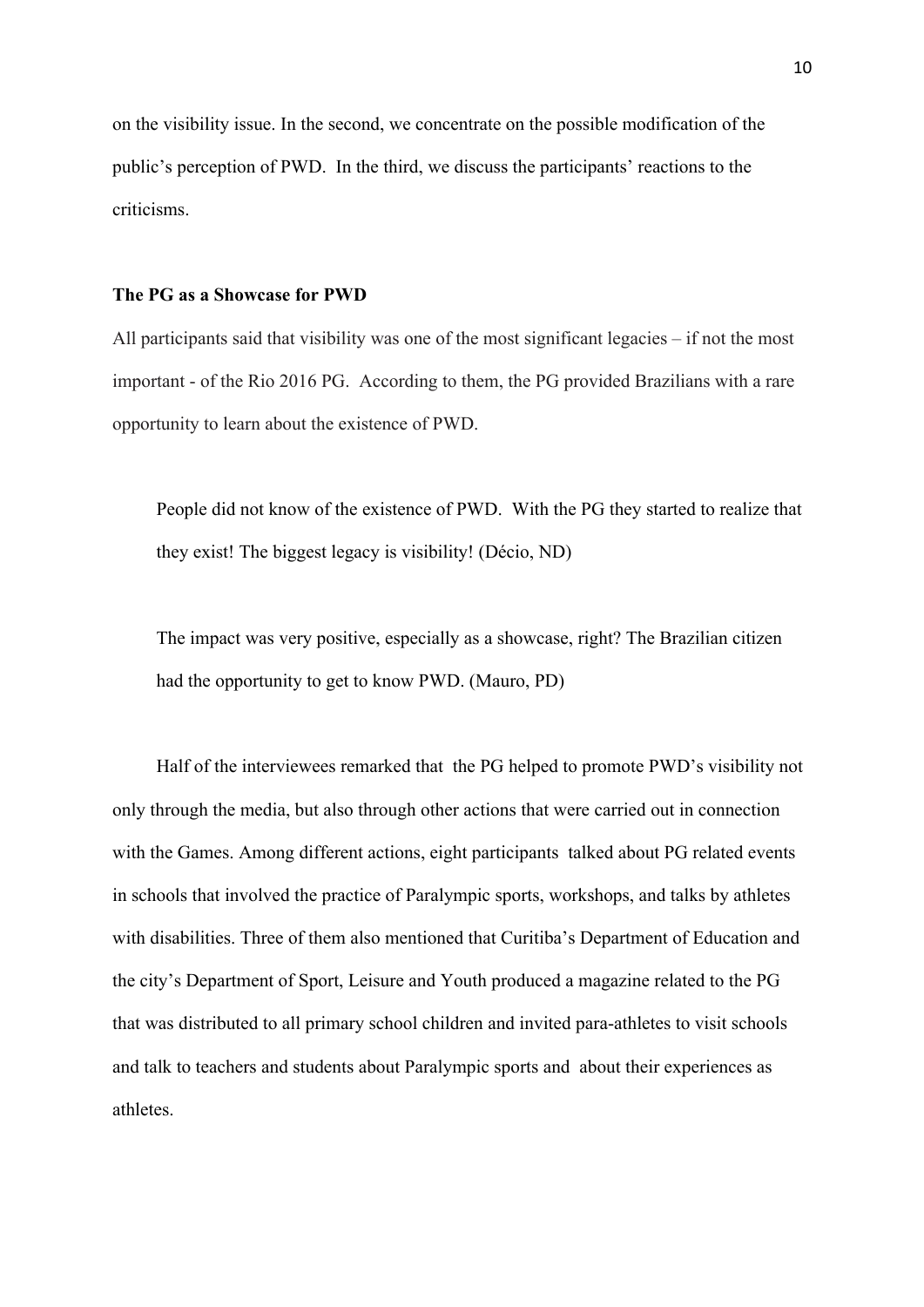Whilst all of the interviewees mentioned and recognized the importance of the visibility that the PG gave to PWD, seven expressed a resentment that the PG received less media attention than the OG. The same kind of resentment was also expressed in a study on the legacies of the London 2012 PG in the UK (Hodges, Jackson, Scullion, Thompson, & Molesworth, 2014).

 One thing that bothered me ... was the disproportionate coverage of PG compared to a more proportional media coverage! (Flávia, DV) OG .... The PG were a world event happening in Brazil! I expected that we would have

The PG did not have the same coverage as the OG .... The media missed a great opportunity to be promoting Paralympic sports! (Darlan, ND)

 Unfortunately, there is no reliable research on the extent to which PWD are usually portrayed by the Brazilian media. There is also no reliable data on the amount of coverage portrayed by the Brazilian media. There is also no reliable data on the amount of coverage that the PG actually received on Brazilian television. Therefore, we are unable to make any comparisons of the levels of the coverage before, during and after the Games. The only dependable information available relates to what was officially planned to be broadcast. The Globo group, who bought the transmission rights, planned to show in its public channel a few competitions that involved prospective Brazilian medalists. It also scheduled a daily late- night special programme about the PG. In addition, it prearranged 150 hours of transmission plus two special programmes dedicated to discuss the daily news about the PG in four of its private channels that are exclusively dedicated to sports (Marra, 2016). The Globo group did not widely transmit the PG in its public channel, but it did sell part of its transmission rights to "TV Brasil", which is a public channel owned by the Brazilian Federal government.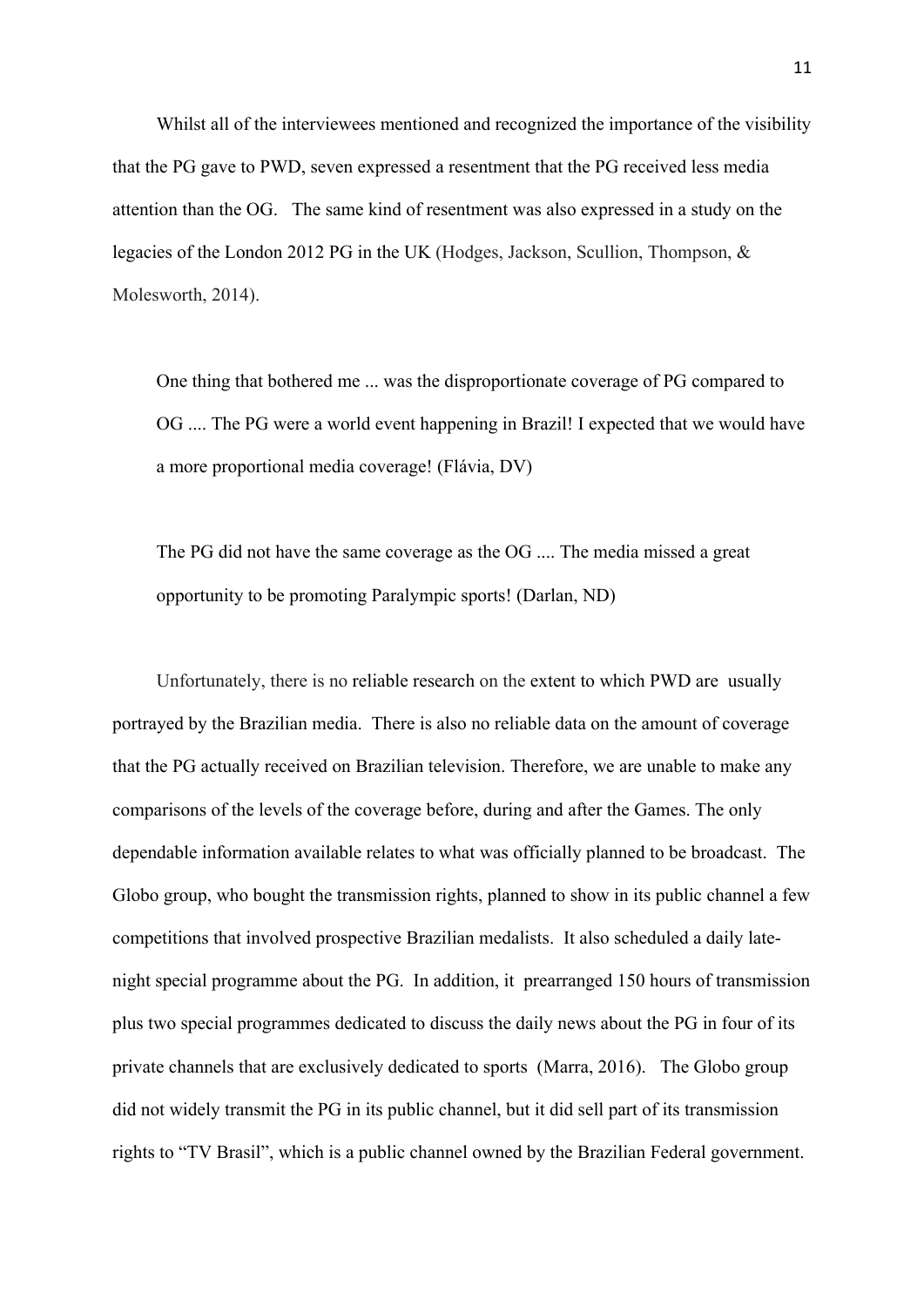This TV network planned to have 10 hours a day of transmission for the PG (Marra, 2016), which would be publicized in partnership with local State owned TV channels (Redação Portal Imprensa, 2016). If we compare the time that the Globo group planned to transmit the PG with what it had planned for the OG (2.400 hours in 16 channels) (Marra, 2016), the PG received relatively very little attention. However, it should be noted that never before political and commercial interests involved in the promotion of the event, as well as a higher demand by the public to watch some of the competitions and to receive information about them. had Brazilian TV ever had this level of coverage of the PG as it had for the Rio 2016 PG. This is most likely related to the fact that Brazil hosted them, and therefore, there were many

 them. The print coverage of the PG in Brazil also gained more attention than ever for the Rio 2016 Games. Two studies have highlighted the evolution of the coverage of the PG in Brazil by the print media based upon the two most widely circulated newspapers in Brazil. The first, by Santos, Furtado, Poffo, Velasco, & Souza (2018) investigated the coverage by Folha ceremony. The results of the two studies are shown in table 2. de São Paulo and the second by Hilgemberg (2019) investigated the coverage by Globo. Both analysed coverage in terms of news items published per day for the PGs from Atlanta 1996 to Rio 2016, starting the day before the opening ceremony and ending the day after the closing

### **Table 2**

|              | Folha de São Paulo*<br>(News Items per day) | Globo**<br>(News Items per day) |
|--------------|---------------------------------------------|---------------------------------|
| Atlanta 1996 | 0.6                                         | 1.3                             |
| Sydney 2000  | 2.8                                         | 1.5                             |
| Athens 2004  | 2.6                                         | 1.6                             |
| Beijing 2008 | 2.6                                         | 1.5                             |
| London 2012  | 2.8                                         | 1.5                             |
| Rio 2016     |                                             | 10.5                            |

*The coverage of the Folha de São Paulo and O Globo from 1996 to 2016* 

Note. \*Santos, Furtado, Poffo, Velasco, & Souza (2018); \*\* Hilgemberg (2019).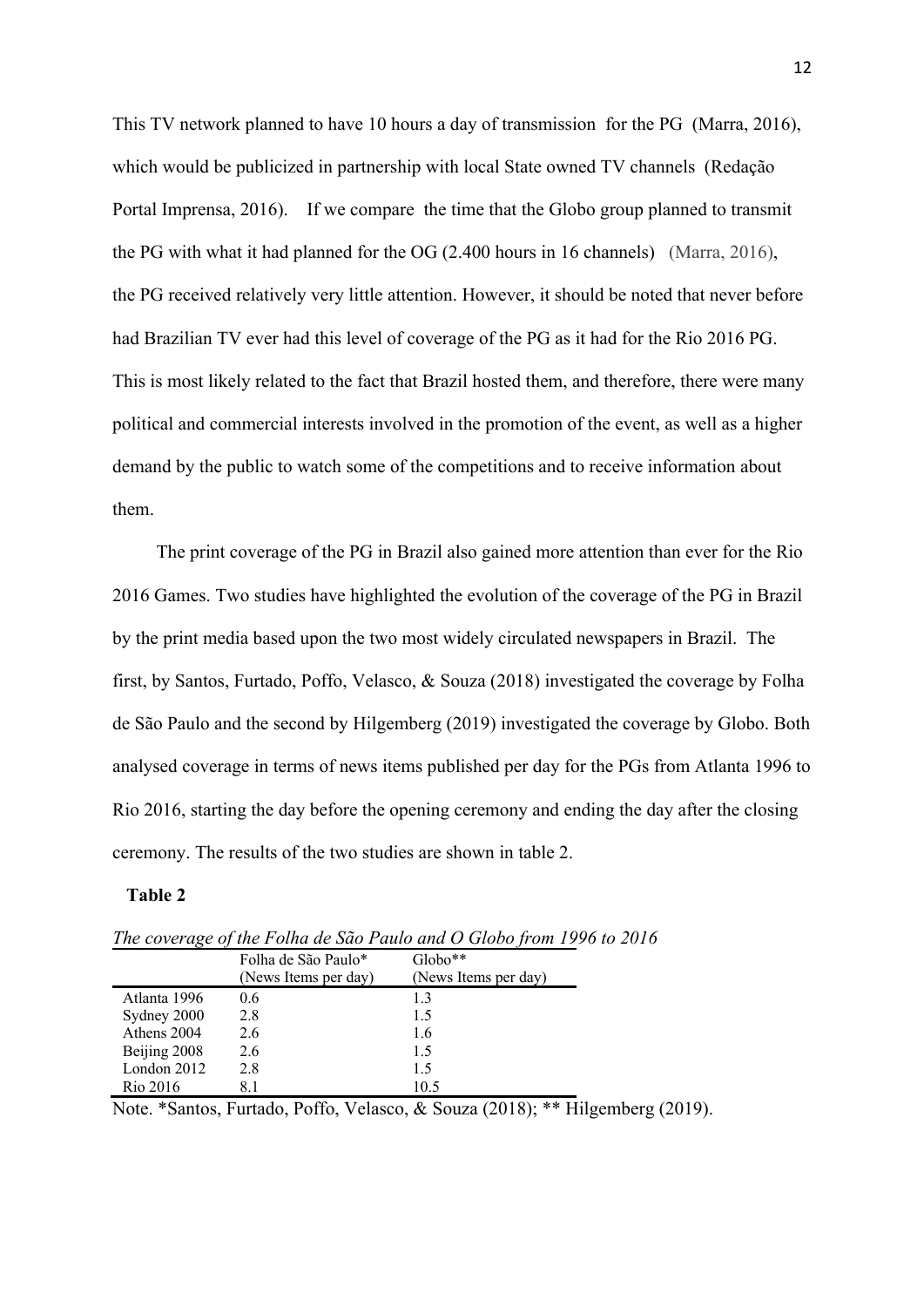After the Rio 2016 PG, the Brazilian media appears to have gained an interest in Paralympic sports. It is now possible to see, from time to time, some coverage related to them in the news and in TV special sport programmes such as "Esporte Espetacular<sup>2</sup>". This kind of news also became more common in sport-related online sport platforms, such as the site now has a special section dedicated to Paralympic sports<sup>3</sup>. There is some evidence that Globoesporte.com, which is one of the most popular sport information sites in Brazil. This the visibility of PWD in the media has increased also in the UK after the London 2012 PG. In the UK case, however, PWD apparently became more visible not only in programmes dedicated to sports. They started to appear more in other kinds of programmes including TV game shows (Brittain, 2018).

# **The PG as a Tool to Change People's Perception of PWD: Challenging Old Stereotypes and Stigma**

 was that as it displayed the athletes' abilities, it also highlighted some of the potential of PWD. This, in turn, might have changed – or might have helped to change - people's Twenty three interviewees highlighted that one of the advantages of the athletes' visibility perceptions towards PWD.

My daughter studied at a municipal school. They [the students] were learning about the OG and PG, and an athlete with a disability was invited to the school. He was presented as an athlete ..., someone who challenges the limits of the body. When he appears in the media, he also appears in this prominent place .... The athlete is this figure that conquers! […]. He breaks paradigms! (Fernanda, ND).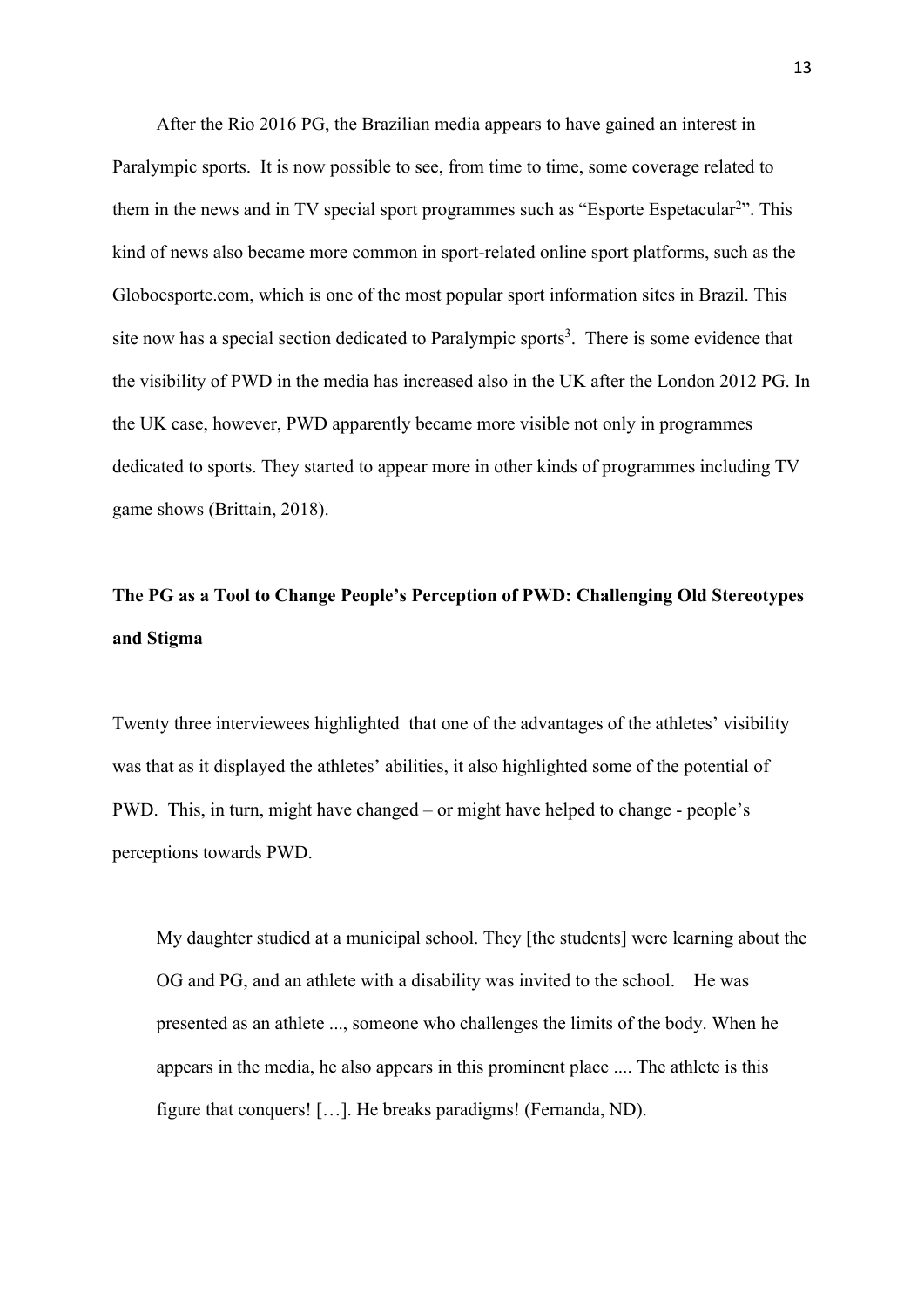They started to realize that PWD are capable .... The people who went with me to watch the PG in Rio […] didn't know that PWD could do certain things .... The PG changed their perception. Now they see PWD differently! (Adriana, ND).

 Twelve participants pointed out that a fundamental legacy of the PG was that it helped to change the way families' perceived their relatives with disabilities.

 They [the PG] led PWD's families to realize that they [their children] do not have to stay in the house because of their impairment' (Décio, ND)

 The PG helped families to become aware that he [the person with a disability] is not a poor thing. He is an ordinary person like anyone else and he can do things! (Junior, PD).

 The interviewees mentioned above implied that families' change of perception was quite important because they have a fundamental role in PWD's development and self- determination (e.g., Shogren & Turnbull, 2006) and in their involvement – or not - in physical activity (e.g., Shields & Synnot, 2016).

 family environment. ... There are families that believe in PWD's potential and provide them with opportunities in different areas […]. There are super protective families that treat the person with disability as if he were a box made of glass ... and end up isolating him .... You also have an environment that is negative ... in which the family does not What makes a difference for a person to stay in the house or go out and develop is the accept the disability and the person remains abandoned inside the house. So in fact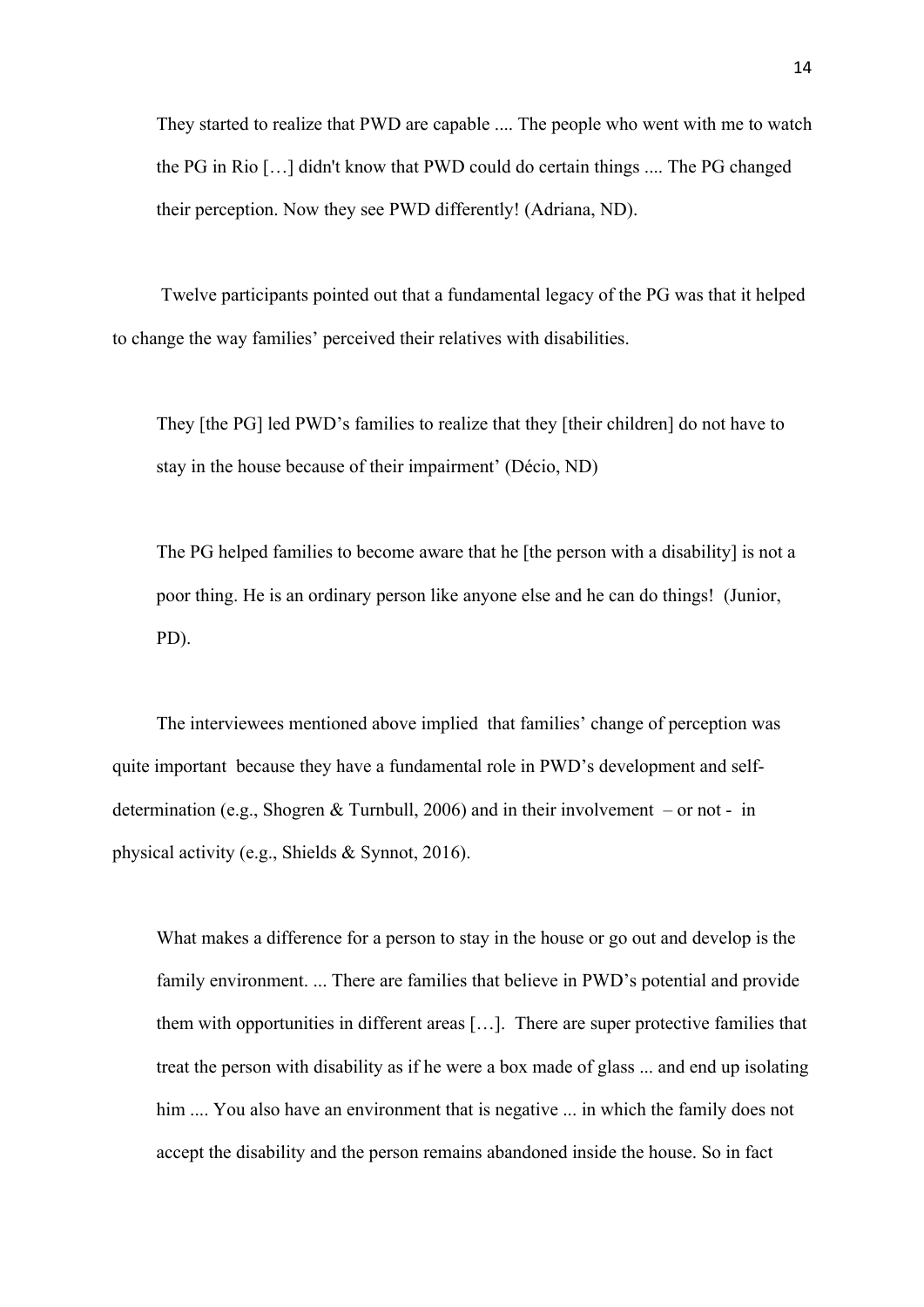what makes the difference ... for PWD is the family! ... He becomes a victim if his family turns him into a victim. If his family works from another perspective on disability, he will never be a victim! (Décio, ND).

 Twenty three participants claimed that the PG helped to break - or might have helped to break - old stereotypes and stigmas normally associated with PWD.

Society thinks that disability is linked to disease .... The PG helped to combat this. (Júnior, PD)

The PG showed them who we are .... People treat us like poor things, right? And when they see the athlete competing ..., this takes away the stigma that you are a poor thing! (Carlos, PD)

 others as whole human beings. The focus is on a supposedly negative attribute and not on the person as a whole. The individual ends up being perceived only through this characteristic or through what could be called, a "spoiled identity" (Goffman, 2004). The fact that the them to be seen beyond their impairments and/or presumed limitations. The change in Allport (1954) and thoroughly discussed in the literature since then. As Pettigrew, Tropp, Wagner, & Christ (2011) remark, based on a meta-analysis of 515 studies that involved this theory, there is evidence that the direct or the indirect contact with the "other" or groups of Stigma is a perceived negative attribute that limits people's ability to see themselves or abilities of the Paralympians challenged stigmas associated with PWD might have helped perception by the public can possibly be explained by contact theory, first elaborated by "others" might help diminish prejudice.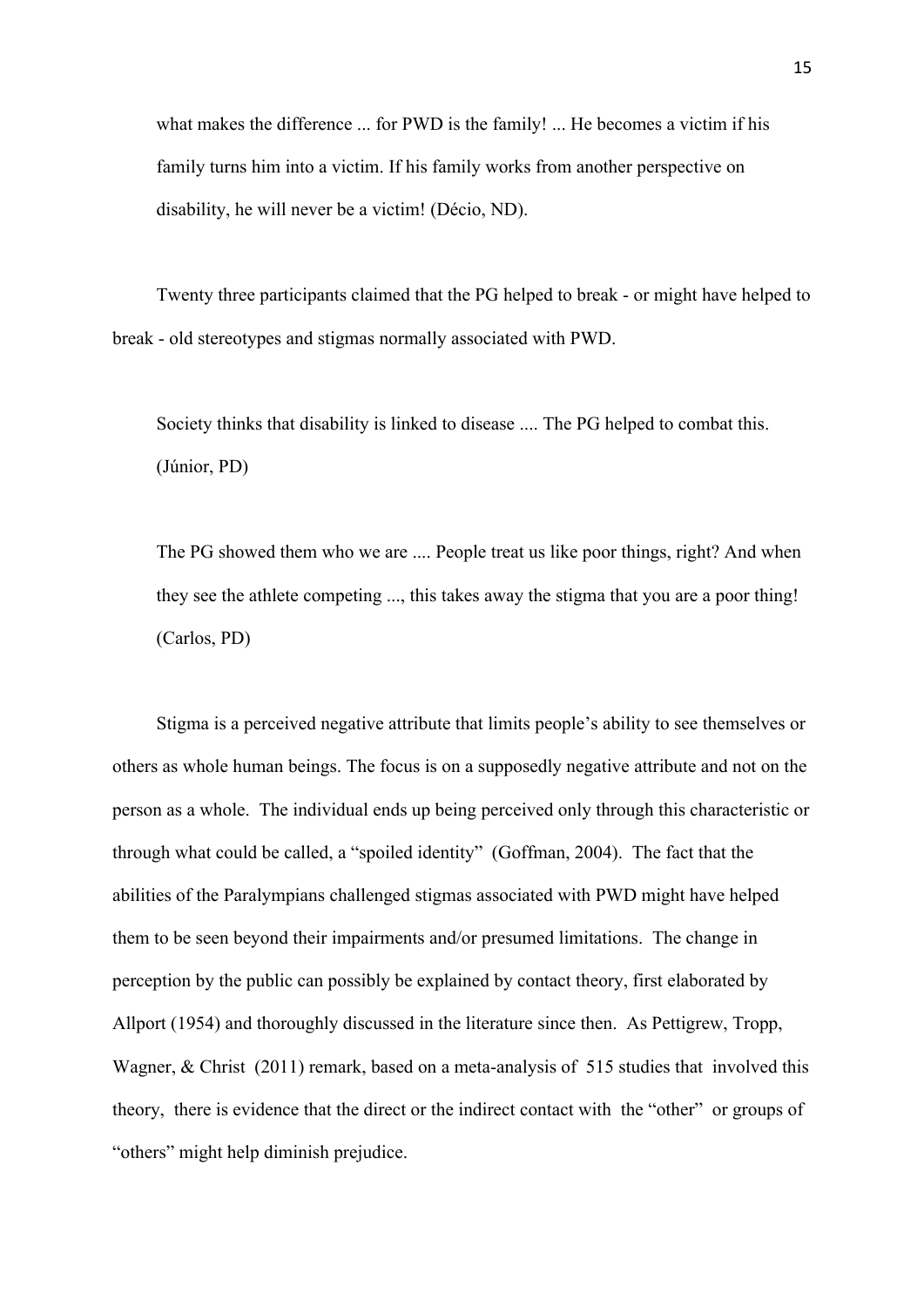ii. it fosters the myth that the individual did everything by himself or herself (the myth of individual merit); iii. it might promote the expectation that others do as well as the athletes and; iv. it might prevent others from trying to engage in sport<sup>4</sup>. However, in spite of these to gender, race, social class, beauty patterns, and PWD. As these misrepresentations appear Five participants were critical of the supercrip model for one or more of the following reasons: i. it sends the message that to have a disability is a problem that needs to be solved; issues all interviewees, including those who criticised the supercrip narratives, disagreed with the idea that the PG are counter-productive to the disability rights movement. Even the most critical said that it is better to have supercrip narratives than to maintain PWD's usual invisibility. Two of them actually made the point that the media is full of stereotypes related in the media, they can generate critical debates:

 gains this visibility even within this wrong media pattern ..., and then, we can make the But doesn't the media do that to everyone? .... So I think that the person with disability criticism! .... The process itself affects everyone and not just people with disabilities! (Fernanda, ND)

 What Fernanda appears to imply is that, as some scholars have remarked, the media coverage of the PG has a great potential to serve as a platform to debate disability issues O'Donnell, McPherson & Misener (2019) showed that there were some cases in the media coverage of the Rio 2016 PG in the UK where the news were politicised and "facilitated a and disabled persons' organisations to exploit in the future" (p. 26). In other words, the media (Blauwet & Willick, 2012; Brittain & Beacom, 2016; Maika & Danylchuk, 2016; Misener et al., 2019). This potential has actually already been explored. A study by McGillivray, conversation about non-sporting matters—something that could provide the basis for activists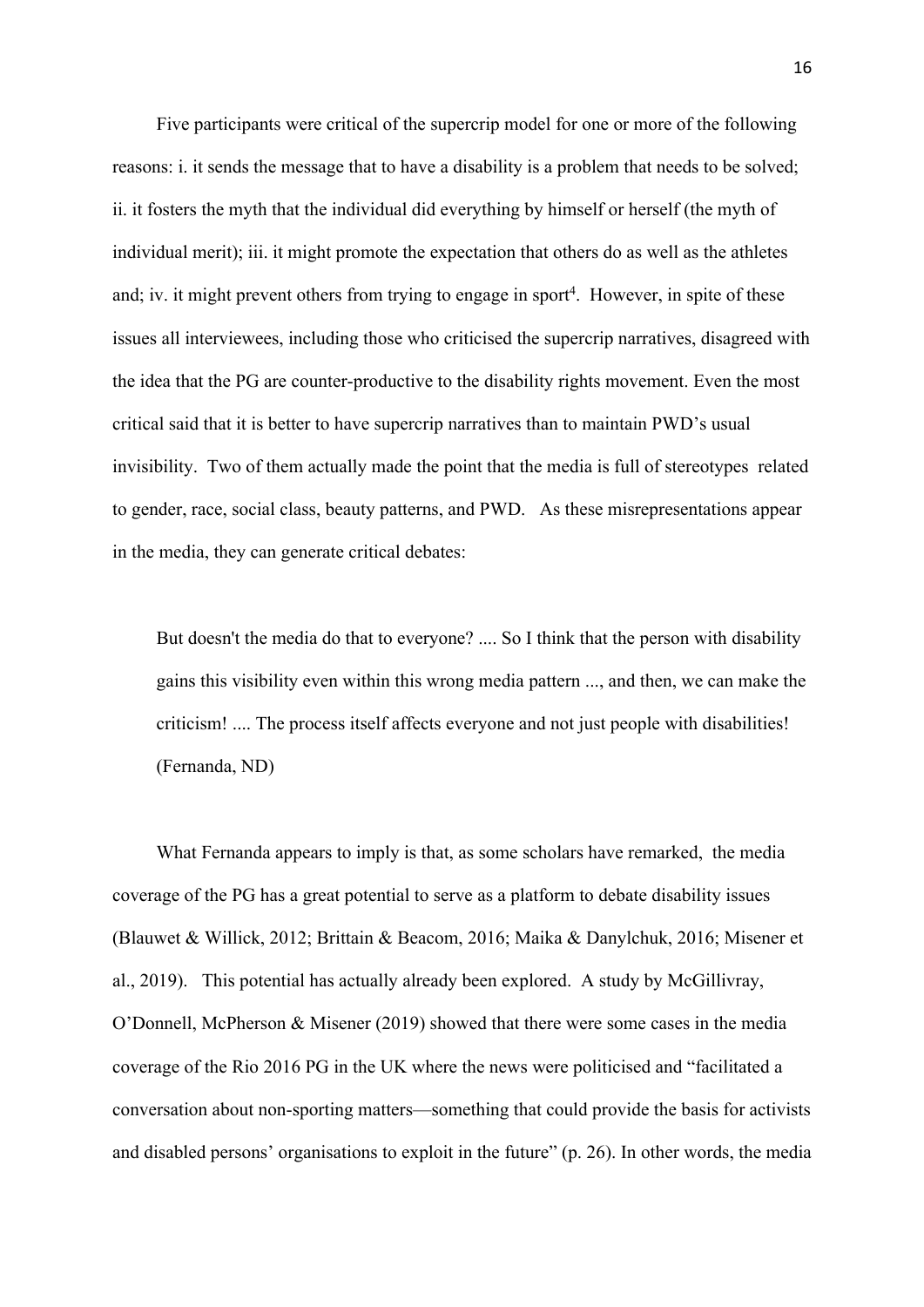discourse in a few circumstances was repurposed in a way that helped with the disability rights cause.

 While some critics claim that the PG promote a false view of PWD's reality, one that the PG disseminate the information that some PWD can do things and live a life that most people– including other PWD – did not know were possible. This information, they said, can be used by them to promote changes for the better in the latter's lives so that everyone can be is too distant to that of most PWD, most of our interviewees said that it is quite important that successful according to their own possibilities and demands.

 People don't even know that there is this possibility ... We need to have greater encouragement in activities that disseminate this kind of information! Disclosure allows for awareness! We will only become aware that this possibility exists if someone informs us! ... There are those who can and cannot get there. What is the challenge? To make everyone who can and wants to get there to succeed in his/her own way! (Elizabeth, ND)

 As the interviewees talked about the influence of the PG to challenge negative some scholars have said about the "disruptive power" of the PG. This power stems from a actually do while practicing elite sports (Silva & Howe, 2012). This kind of influence was – in certain ways – leveraged by the Brazilian Paralympic Committee (BPC) (Marques, 2017). The BPC promoted various campaigns reinforcing images of athletes with disabilities as competitive and efficient elite athletes. Amongst different initiatives to optimize the opportunity to show the Paralympians as elite athletes, there was also the production and perceptions of PWD (e.g. that they are pitiful, sick, useless, fragile), they confirmed what disruption between the low expectations that people have of PWD and what they can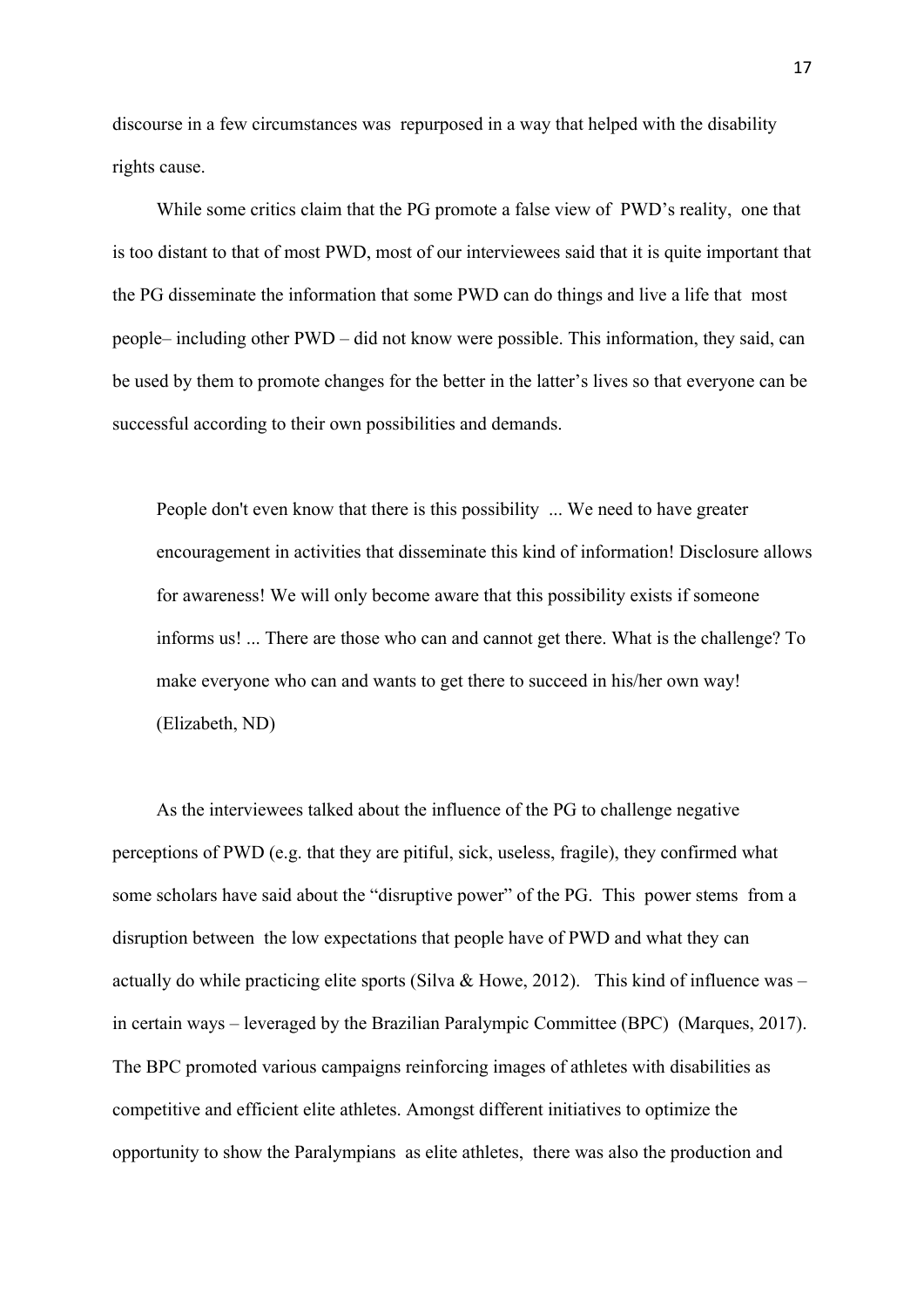dissemination of a media guide (Pappous & Souza, 2016) for Brazilian journalists on how to cover the Rio 2016 PG. There is evidence that the quality of the coverage of the Rio 2016 PG in fact improved in at least one of the most important news-papers in Brazil: O Globo. In this last edition of the PG the focus of this newspaper changed from a focus on the athletes' impairments and supposedly tragic life stories to the athleticism of the Paralympians (Hilgemberg, 2019).

# **Answering the Critics: 'Give time to time!' The PG is a Part of the PWD's Larger, Complex and Slow Movement.**

 (Pappous & Brown, 2018). Amongst the literature that is available on the topic, two studies impact people's attitudes towards PWD. The first (Misener et al., 2019) had as one of its American Games and the Glasgow 2014 Commonwealth Games. It found that 30% of the spectators at Glasgow 2014 and 55% of the spectators at the Toronto Games claimed that watching the events changed their attitudes towards disability. The researchers assert that these numbers could possibly be even higher if it were not for the fact that many of the PG. The second study (Hodges et al., 2014) was based upon 140 in-depth unstructured interviews in the UK in the lead up to and immediately following the London 2012 PG. There is a scarcity of reliable research on the ability of the PG to change perceptions of PWD with a more robust methodological approach suggest that the PG in fact might positively goals to compare possible changes of perceptions of spectators at the Toronto 2015 Parapan participants had already been previously exposed to policies related to PWD rights implemented in Canada and/or to the abilities of the Paralympic athletes through the London According to this research, "there is no doubt that the London 2012 Paralympics had impact both in terms of highlighting sporting success and positively influencing public perceptions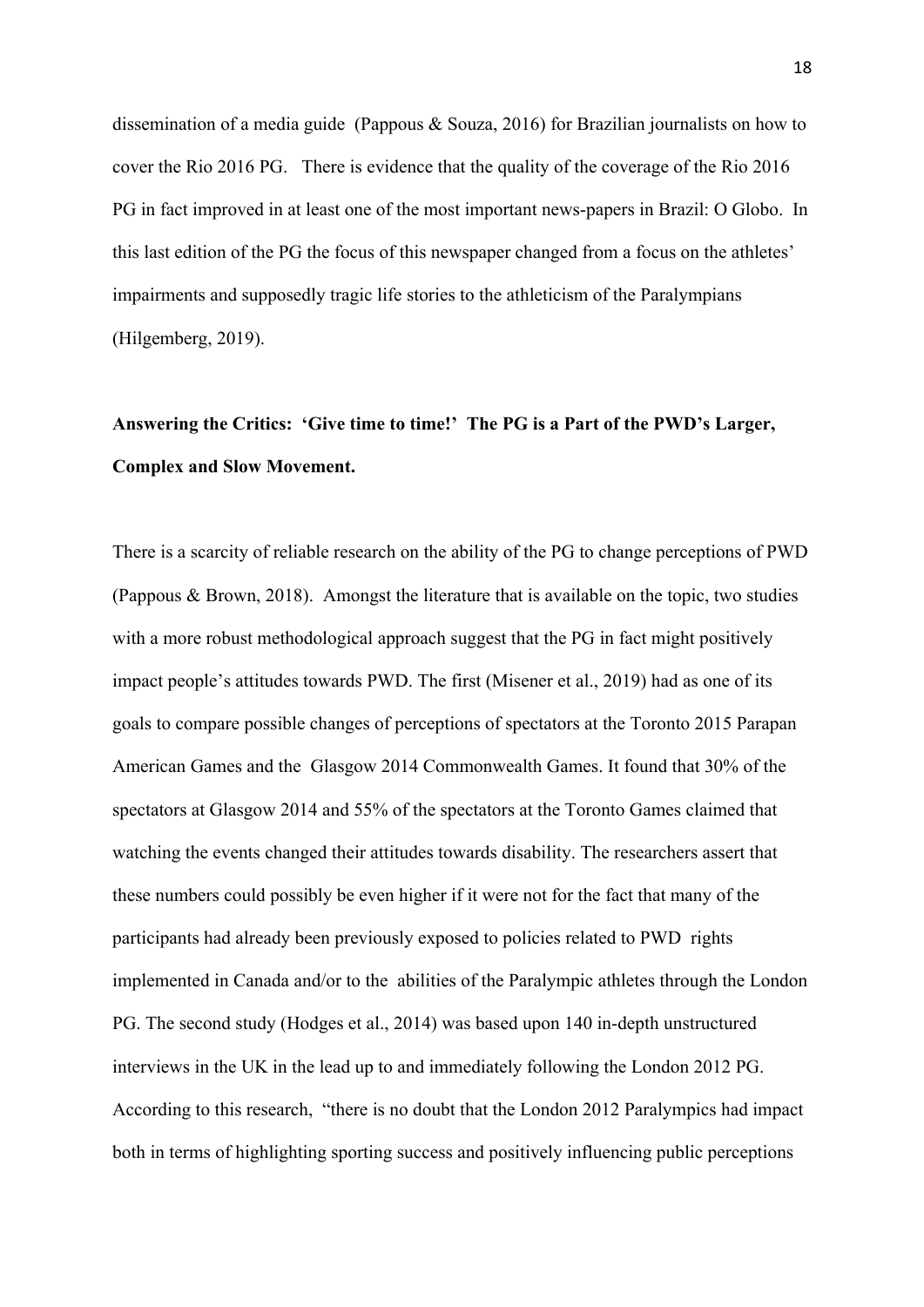of disability" (Hodges et al., 2014; p. 183). However, while there is some evidence that the PG might in fact promote a change in perception, so far there is no consistent evidence that this kind of effect will last in the long run (Pappous & Brown, 2018).

 promoted - a change of perception, fourteen of them remarked that it will take time for this While twenty three interviewees claimed that the PG promoted – or might have change to have a concrete impact on PWD.

 The Games are not showing PWD in the role of the poor thing! […] But this paradigm with a disability who is living at this time. But the new generations have this reference of the athlete from an early age .... (Fernanda, ND) break is very slow. The PG plant a little seed .... They might not impact the person

You go breaking paradigms step by step .... We see the acceptance of PWD as an integral participant in society as a slow movement (Bettina, PD)

 as an ally of this large and complex movement in favor of PWD that has been slowly helping to change the latter's reality. When we asked the participants our second interview question, all of them disagreed that the PG might be counterproductive to the PWD's rights movement. They see the Games

 actions in other spheres, have been helping! […]. People's behavior towards PWD has The PG have been gradually projecting the person with disability serving as a showcase. Do you understand? They have been shaping the world culture in relation to the capacity, the abilities of the person with a disability! .... This, in parallel with other been changing ....(Mauro, PD)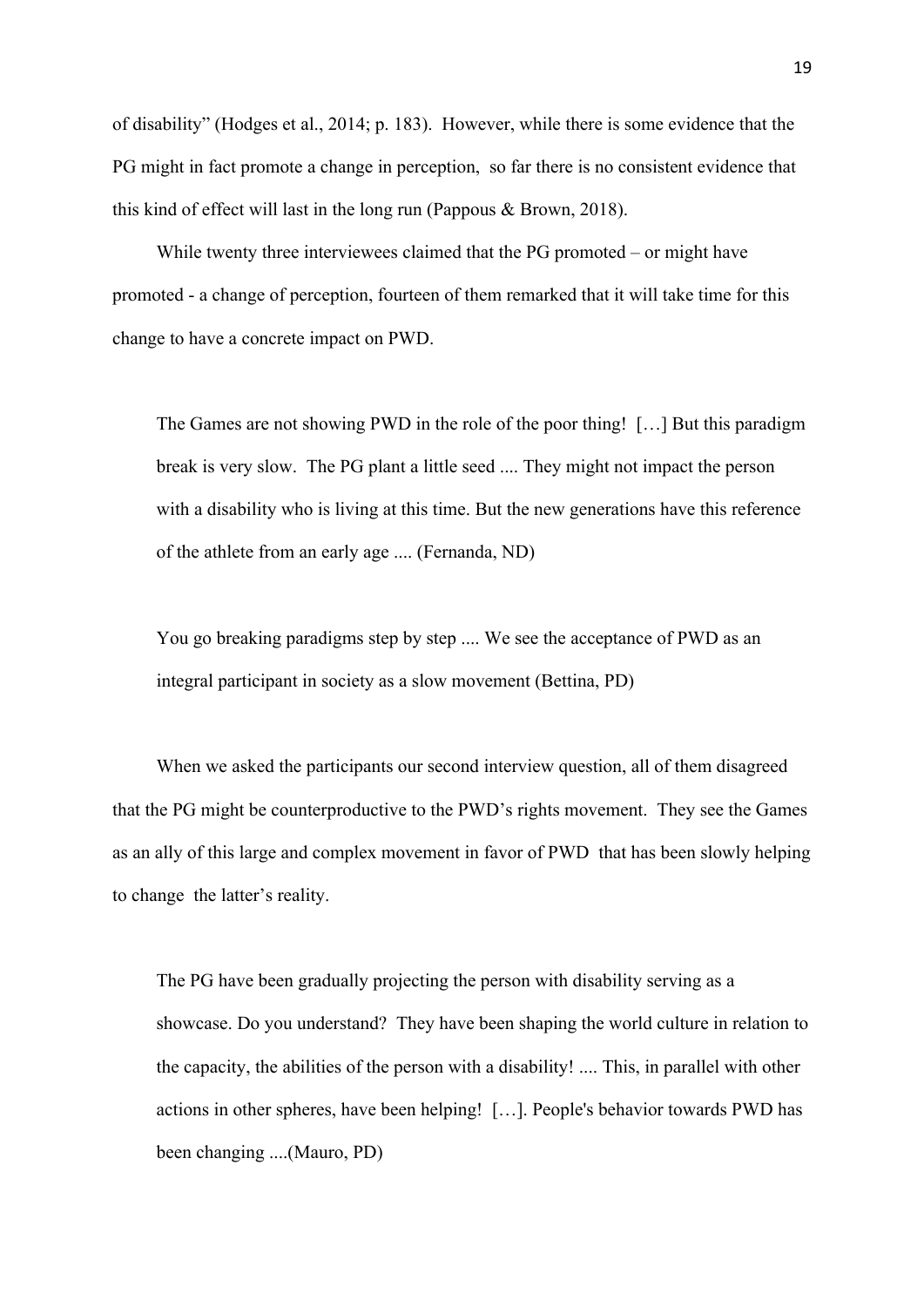The PG have been contributing […]. Give time to time! Everything happens in its own time. Today the person with disability finds a receptivity that is quite different from what it was three years ago. (Vital, VD)

 As an interviewee said, one of the positive characteristics of the PG is that they show PWD's abilities and/or potential through powerful images that "speak more than words".

The wheelchair rugby ... goes against everything you believe about PWD .... You don't have to say that PWD are not fragile. The sport shows .... A picture is worth a thousand words! So I don't need to do a lot of awareness work to tell that child that the person with a disability is a person with potential. The image says so! The image is very strong! (Fernanda, ND)

 The messages about PWD's abilities and/or potential reach a lot of people, including important stakeholders that can make a significant difference in PWD's lives.

 mayors, councilors, state and federal deputies, governors, , senators, president of the capable. So it [this message] permeates the whole society. It can make a difference! The visibility in the media reaches the corporate society ..., government entities, republic, the judiciary .... All of these entities receive this influence showing PWD as (Vital, VD)

 As we have already discussed, there is a critical literature that claims that messages focused on the abilities of the Paralympians might promote ableism. Most of our participants,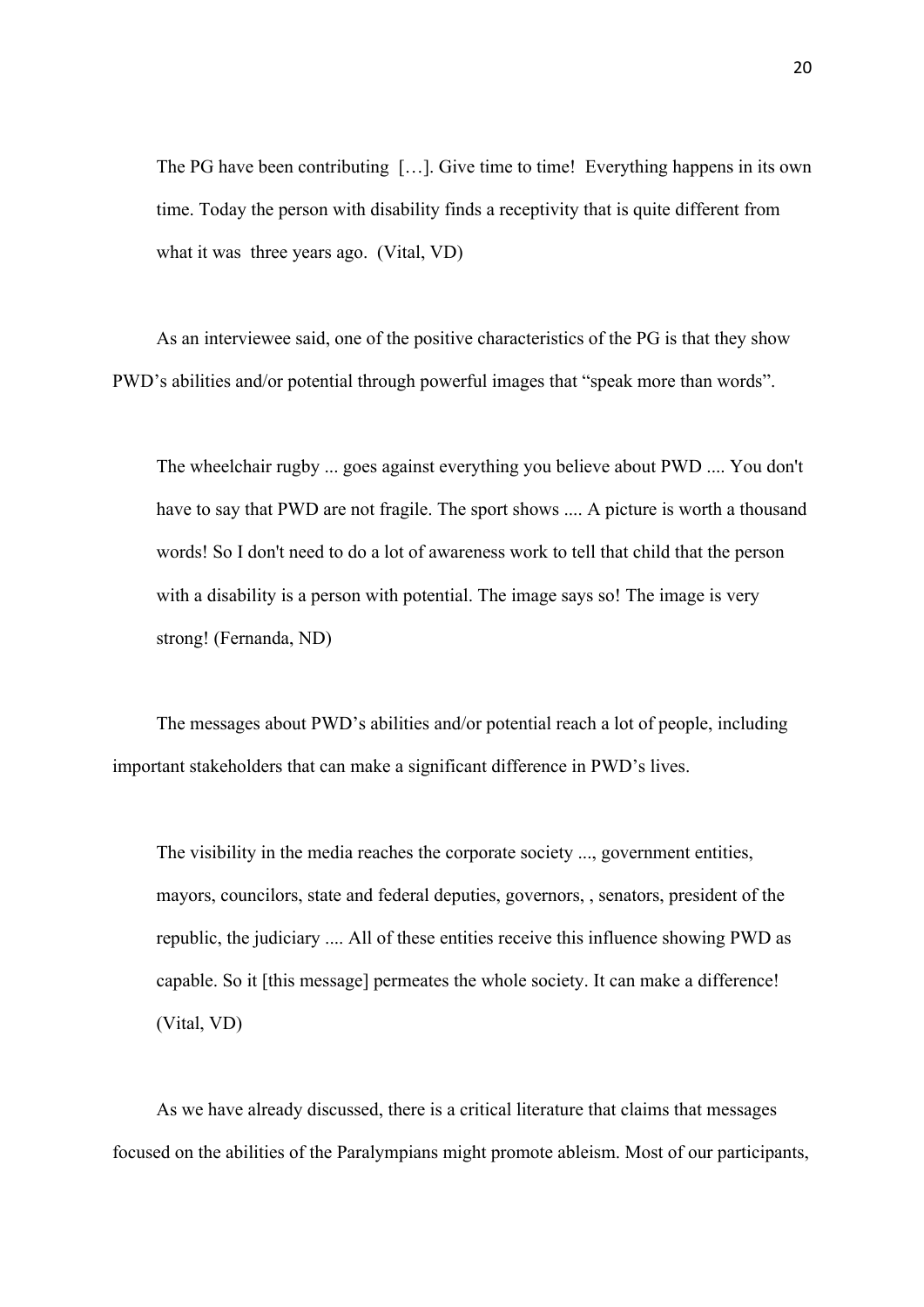however, believe that showing their abilities might in fact be beneficial to PWD for all the reasons mentioned above and also because they might help open new doors for them:

 cripple, a wheelchair and a beggar. .... People will start to realize that if he is able to do this in sports, he is able to do other things. So for me this is an enormous gain! With the disclosure of the efficiency of PWD in sports ..., he ceases to be disabled and Society becomes aware that the disabled person may be more than a blind person, a becomes efficient, right? And if he is efficient in sport, he can be efficient in his professional life, he can be efficient in his day-to-day work, in education, in society. (Vital, VD)

 Considering our participants' and the critical literature's perspectives on the possible ability as the Paralympians. According to our participants, the criticism that the PG might be detrimental for the PWD's rights movement does not apply to the Brazilian context, outcomes of messages that reinforce the athlete's abilities and/or "super-abilities", we come to the conclusion that these messages have two sides: Whilst they show PWD's potential and might open doors to many PWD, both in sport and outside the sport world, they might also promote ableism and the discrimination against those who do not have the same levels of because the reality of PWD in Brazil is quite different from the reality of more developed countries.

There is a completely different reality in England .... People here [in Brazil] do not even know that the person with a disability can leave the house! ... I would not adopt this kind of idea for the Brazilian reality. Is it open to everyone? OK! Can everyone get there if they want? No. It depends on each one's condition .... But we have to lead the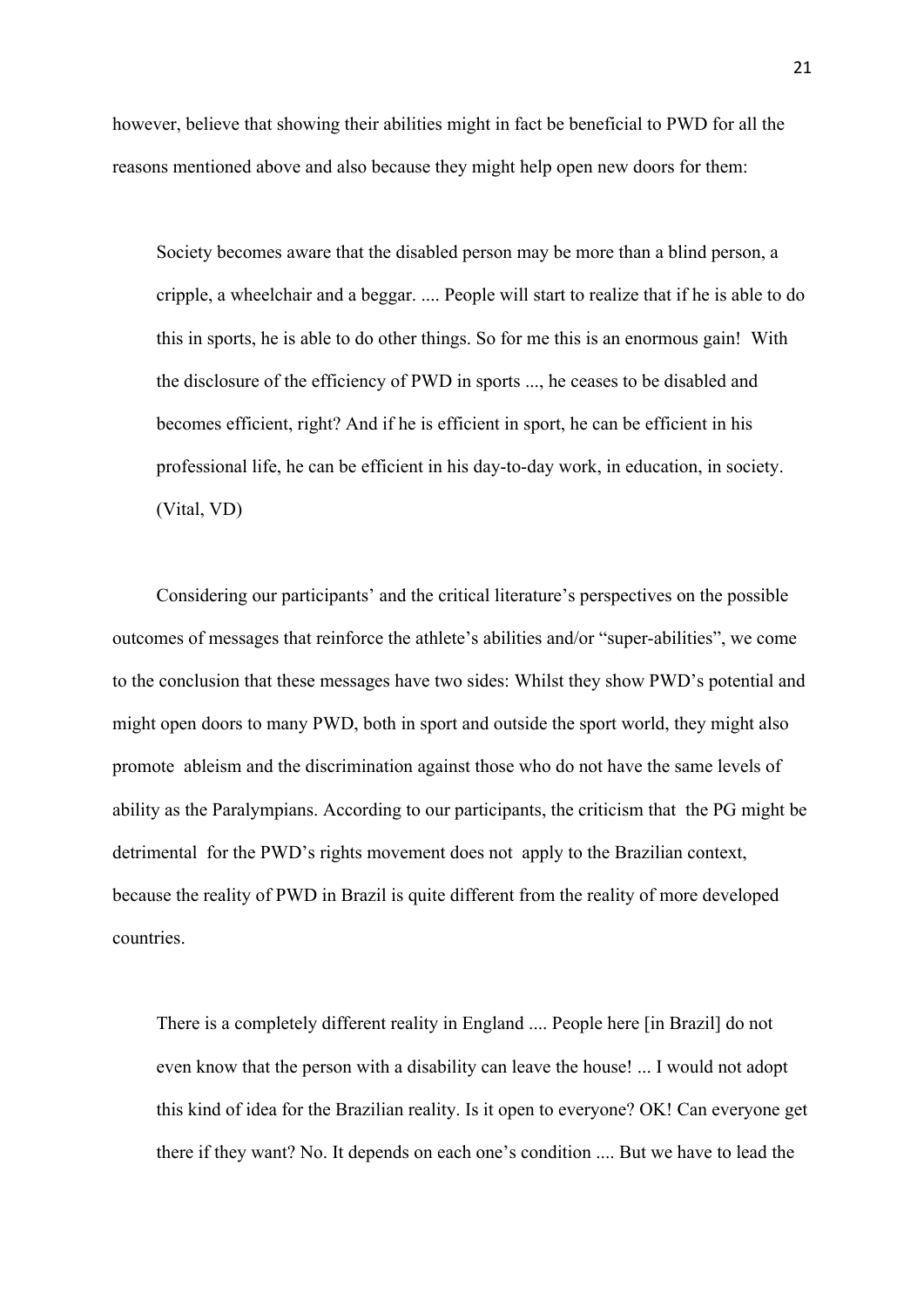person with a disability to understand that he or she can be more than he or she is! (Vital, VD)

 (Brittain, 2018; p.113) Or, to put it another way, "each Games takes place within a impacted the UK. In this context the media showed contrasting images of PWD. On one it displayed the athletes as super achievers (or superhumans, as some of the marketing incredible things, in the face of the "scroungers" depiction led to different outcomes: While State support to survive and thrive (Crow, 2014). These images might have generated a sense that if PWD really want, they can be as successful as the athletes, and that if they are not successful, it is because they did not make the necessary effort to do so. As pointed out elsewhere, "each Paralympic Games is a child of its time and location" particular cultural, political and economic context that influences its relationship with wider society" (Brittain & Beacom, 2016; p.504). As we consider the case of the London 2012 PG, for example, right before, during, and after the PG, there was a huge debate around the Government's decision to cut some of the PWD's benefits given the financial crisis that had hand, it showed welfare benefit claimants, who were depicted as "scroungers". On the other, campaigns have propagated). The images of PWD as very successful people, able to do the example of the athletes offered some positive ways to look at disability and the potential of PWD, they had negative impacts on those who do not meet expected standards and need

 In answering the second interview question, nineteen interviewees directly or indirectly suggested that it is not the Paralympic movement, the PG, or the example of the Paralympians' success that frustrate those who are not able to achieve great deeds in sports or other areas. What frustrates them the most are factors such as prejudice and discrimination towards PWD and the lack of support from the State, families and society. Therefore, disability rights advocates and scholars should not be concentrating their efforts in criticizing the Paralympic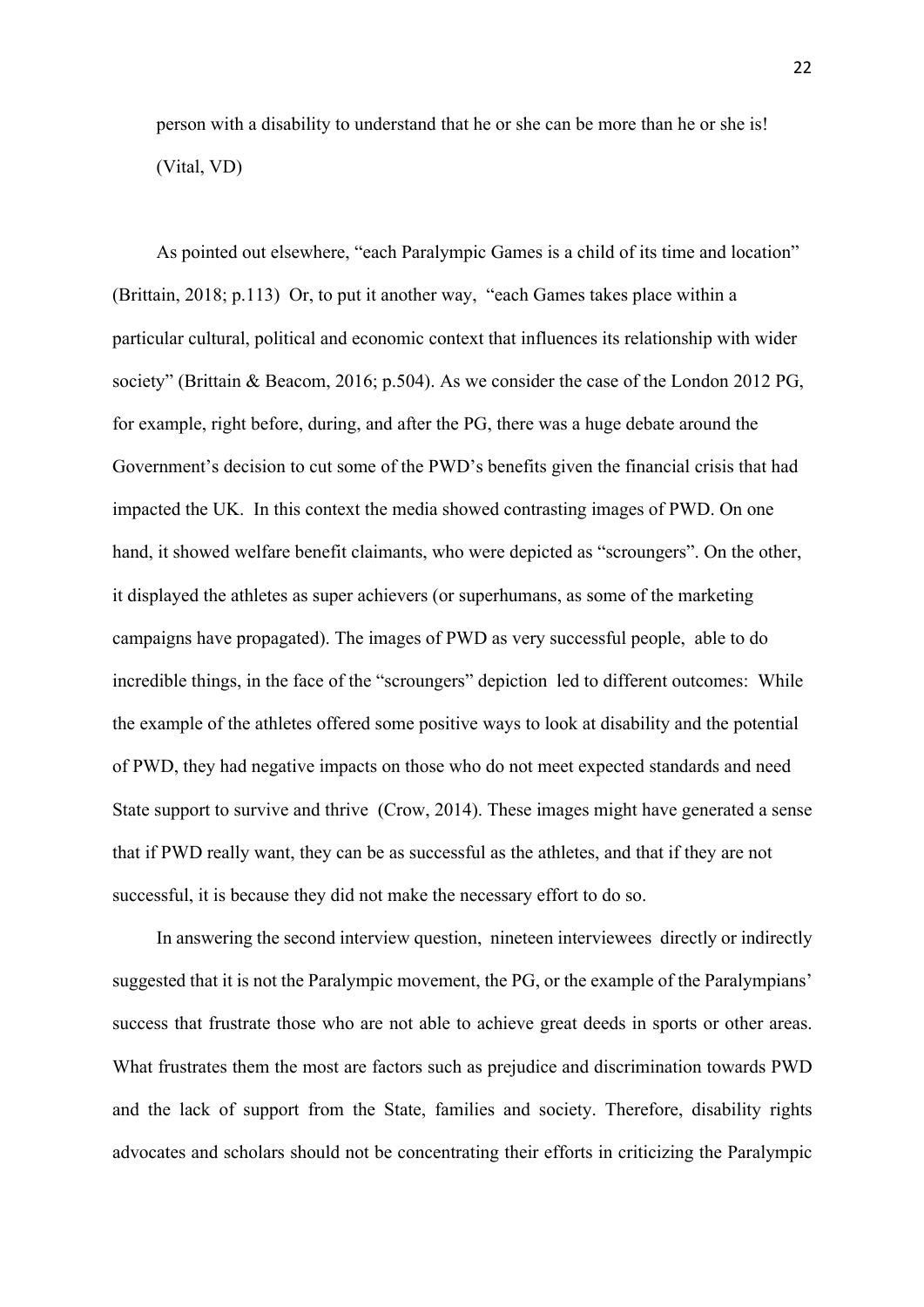movement and/or the PG, which in contrast to other stakeholders or instances, are at least offering a number of opportunities to PWD. The advocates and scholars, a couple of interviewees remarked, should be criticising those who are not doing their part to contribute to PWD's rights and development. The following passage by one of the ex-Presidents of the BPC eloquently makes this point:

 that .... This is the responsibility of the family, of the city, of the State and of the working against the State .... The State has to offer PWD the conditions so that ... I think he may feel bad for another reason .... Not because another person with a disability is standing out. He can feel bad knowing that he lives in a country and in a society, and that he has a family, that is not able to give him the possibility to fight for country to give him this condition! It is not the sport that has this obligation! .... Sport cannot be criminalized for that! ... They [the critical scholars] shouldn't be working against this situation [against the Paralympic movement and the PG]! They should be everyone can reach his or her goals! (Vital, VD).

 For our interviewees then, the visibility that Paralympic sports and the PG give to PWD outweigh any possible negative impacts that this event might have had. A research conducted in Bermuda and Ghana (Forber-Pratt, 2015) is consistent with our findings. While (Forber-Pratt, 2015). Paralympic sports in some contexts are still one of the rare arenas where PWD become visible, which might, in turn, help to promote discussions about their this study was not looking specifically at the legacies of the PG, but of disability sports in general, it found that this kind of sport sparked the interest of policymakers and government officials in PWD's causes in different areas such as legislation, education and healthcare reality.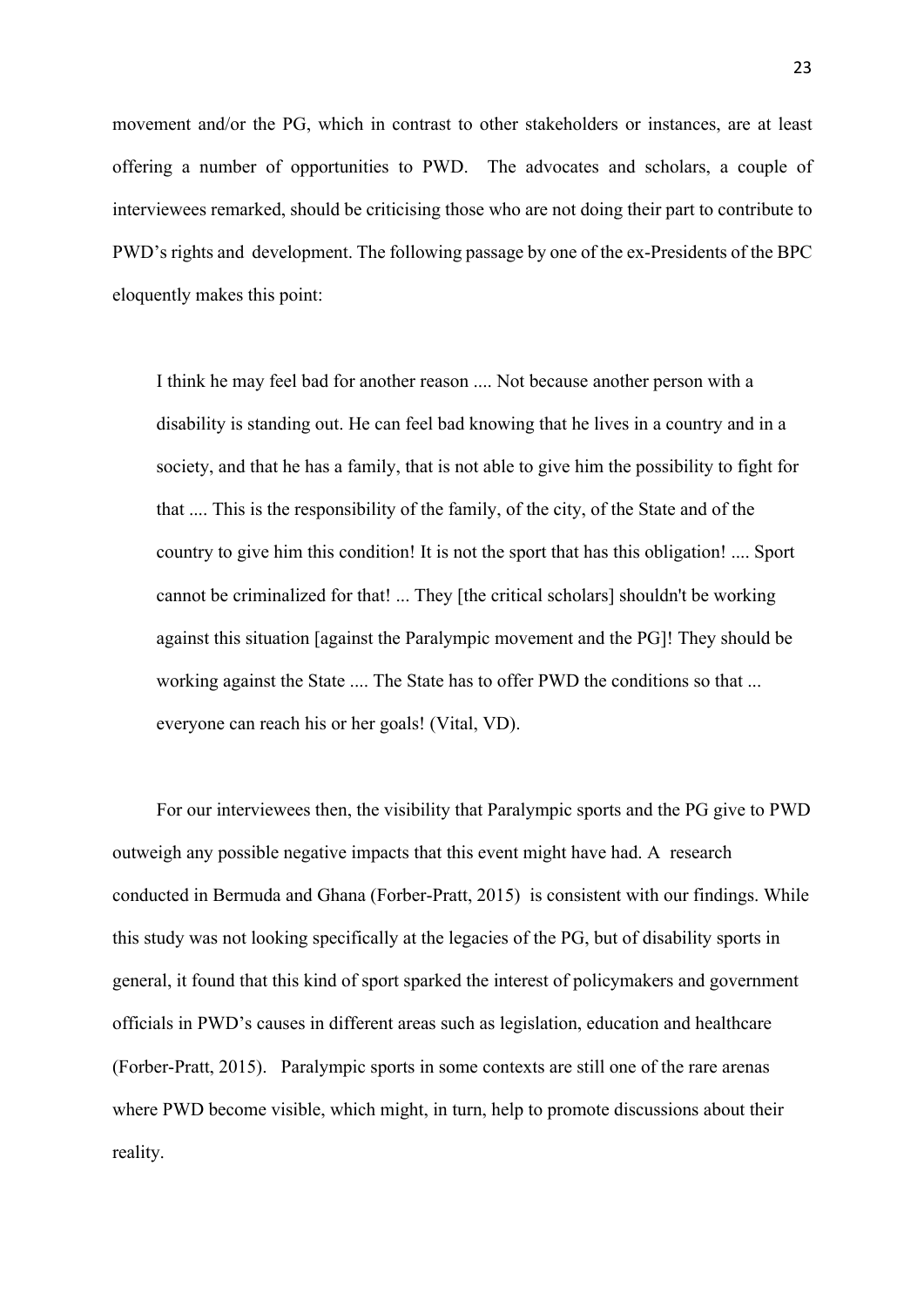# **Conclusion**

 According to all our interviewees, regardless of whether they had a disability or not and were involved or not with sport, one of the most important legacies of the PG was that it gave visibility to PWD who were rarely seen in the media and in public spaces before the Games. PWD. It might also have helped to open new doors and initiatives in their favour. This visibility helped to challenge negative stereotypes and stigmas usually associated with

 For our participants, the possible benefits of the PG by far outweighed potential negative outcomes, such as those related to the second interview question. According to them, we should not expect that the PG alone can change people's perceptions and PWD's contributing to this process. For the interviewees, the PG are an asset - and not a disservice - to the PWD's rights movement. Calling them a disservice, some of them said, would be to devalue the PG, which are actually making a contribution to help to improve PWD's reality. status overnight. These Games are a part of a lager and complex set of actions that are slowly

 Our study challenges some of the assertions of the critical scholarly work developed in automatically transferred to different cultural contexts. In places like Brazil, where PWD are virtually invisible, occasions such as the PG can be used as a platform to show their abilities, debate disability issues. As has been pointed out in another study that looked at the influence of Paralympic sports in Ghana and Bermuda (Forber-Pratt, 2015), the power of Paralympic sports – and we ourselves would say, of the PG - might be stronger in contexts where PWD suffer more from social stigma and where there is little respect for PWD's rights. This power, the Global North explored in our introduction. We conclude therefore, that it should not be possibilities, needs and demands; to challenge PWD's misrepresentations and stigmas, and to we believe, can become even stronger to the extent that the media becomes more qualified and politically engaged to promote more debates related to disability issues.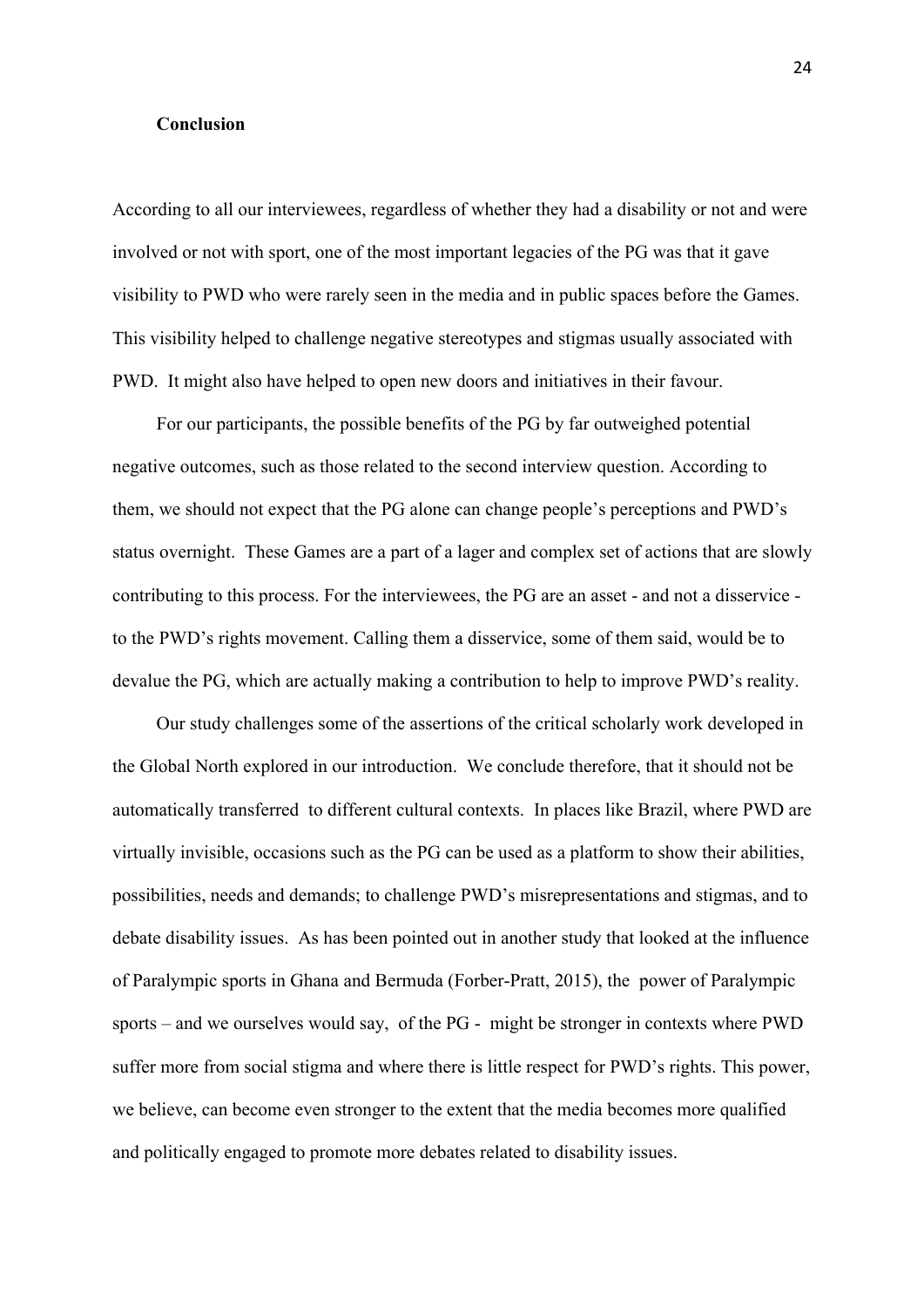of disability activists and of people involved with Paralympic sports in a specific context. It further explore and more thoroughly understand - different perspectives on the legacies of the PG for PWD in Brazil and other countries with similar realities outside of the European, Australian, and North American axis. The more we learn about possible legacies of the PG, the more we can use them as a stronger ally to help build a fairer and more equitable society We have developed an exploratory research considering the views of a limited number would be interesting to interview more people with this same profile, and other profiles, to for all PWD, regardless of the type or degree of their impairments.

#### **Notes**

<sup>1</sup> The data of this same study revealed that  $6.7\%$  of the Brazilian population stated that they have "a lot of difficulty" or "cannot in any way" see, hear, walk, climb stairs and/or that they have some kind of intellectual disability that impairs their involvement in activities such as to play, study or work (Botelho & Porciúncula, 2018).

 $2$  This is a popular sport programme, which is broadcast by the Globo group every Sunday morning in Brazil

<sup>3</sup> Available at https://globoesporte.globo.com/paralimpiadas/

<sup>4</sup> We will discuss this issue in a different paper

<sup>5</sup> Social organization that aims to promote assistance to people with intellectual and multiple disabilities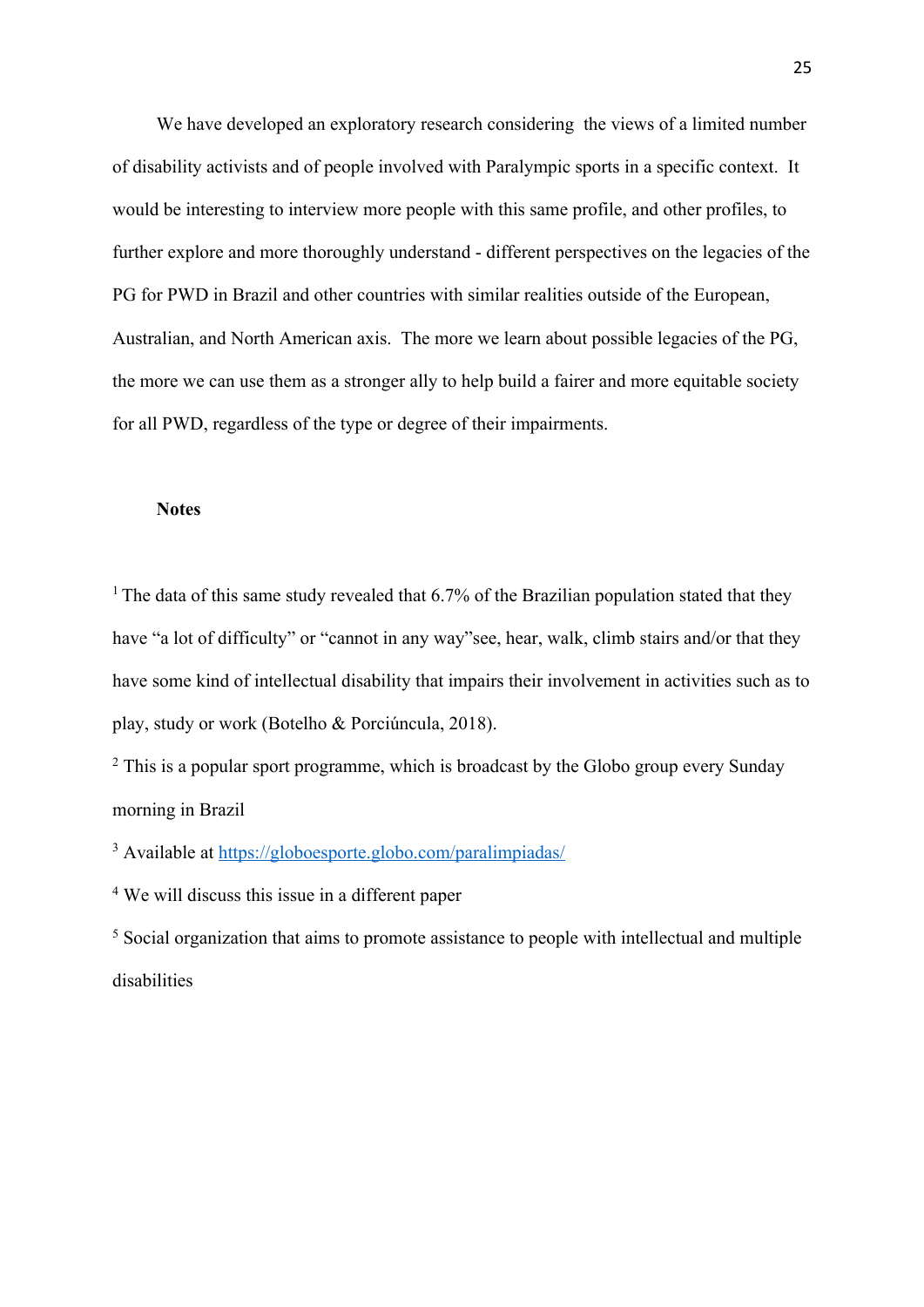### **References**

Allport, G. W. (1954). *The nature o prejudice*. Cambridge: Perseus.

Barnes, C., & Mercer, G. (2003). *Disability*. Cambridge: Polity.

- Blauwet, C., & Willick, S. E. (2012). The Paralympic movement: Using sports to promote health, disability rights, and social integration for athletes with disabilities. *PM. R*, *4*(11), 851–856. https://doi.org/10.1016/j.pmrj.2012.08.015
- pessoa com deficiência ontem, hoje e amanhã. In A. Simões, L. Athias, & L. Botelho Brasileiro de Geografia e Estatística - IBGE. Botelho, L., & Porciúncula, K. (2018). Os desafios para a produção de indicadores sobre a (Eds.), *Panorama nacional e internacional da produção de indicadores sociais. Grupos populacionais específicos e uso do tempo.* (pp. 114–167). Rio de Janeiro: Instituto
- Brasil. Lei nº 13.146, de 6 de julho de 2015. Institui a Lei Brasileira de Inclusão da Pessoa com Deficiência (Estatuto da Pessoa com Deficiência). (2015). Brasilia. Retrieved from http://www.planalto.gov.br/ccivil\_03/\_ato2015-2018/2015/lei/l13146.htm
- Braun, V., & Clarke, V. (2006). Using thematic analysis in psychology. *Qualitative Research in Psychology*, *3*(2), 77–101.

https://doi.org/https://doi.org/10.1191/1478088706qp063oa

- Braye, S., Dixon, K., & Gibbons, T. (2013). 'A mockery of equality': An exploratory investigation into disabled activists' views of the Paralympic Games. *Disability & Society*, *28*(7), 984–996. https://doi.org/10.1080/09687599.2012.748648
- *mega events: Fact or fairy tales?* (pp. 99–115). Abingdon: Routledge. Brittain, I. (2018). Legacy of sporting mega events for people with disabilities: The Paralympic Games. In I. Brittain, J. Bocarro, T. Byers, & K. Swart (Eds.), *Legacies and*

Brittain, I., & Beacom, A. (2016). Leveraging the London 2012 Paralympic Games: What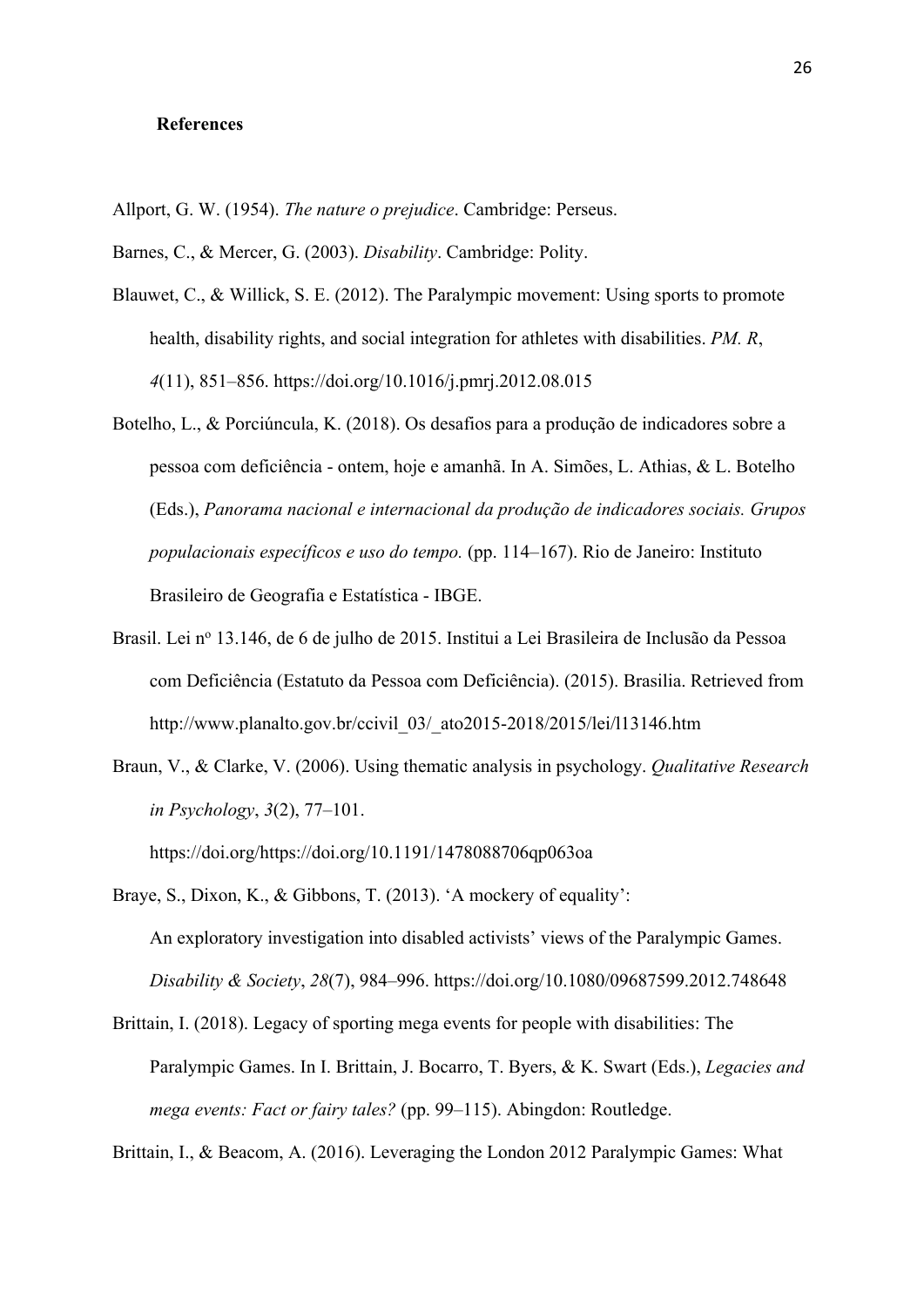legacy for disabled people? *Journal of Sport and Social Issues*, *40*(6), 499–521. https://doi.org/10.1177/0193723516655580

- Campbell, F. K. (2009). *Contours of ableism: The production of disability and abledness*. New York: Palgrave McMillan. https://doi.org/10.1057/9780230245181
- Coakley, J. (2014). *Sports in society: Issues and controversies*. *Current Sociology* (11th ed.). McGraw-Hill Education.
- Corbin, J., & Strauss, A. (2015). *Basics of qualitative research: Techniques and procedures for developing grounded theory (English Edition)* (4th ed.). Thousand Oaks: Sage.
- Crow, L. (2014). Scroungers and superhumans: Images of disability from the summer of 2012: A visual inquiry. *Journal of Visual Culture*, *13*(2), 168–181. https://doi.org/10.1177/1470412914529109
- DataSenado. (2010). *Condições de vida das pessoas com deficiência no Brasil*. Brasilia. Retrieved from

https://www.senado.gov.br/senado/datasenado/pdf/datasenado/DataSenado-Pesquisa-Condicao de vida das pessoas com deficiencia no Brasil.pdf

- Forber-Pratt, A. J. (2015). Paralympic sport as a vehicle for social change in Bermuda and Ghana. *Journal of Sport for Development*, *3*(5), 1–15.
- Goffman, E. (2004). *Estigma: Notas sobre a manipulação da identidade deteriorada.* (4th ed.). Rio de Janeiro: Zahar.
- Hardin, M. (2012). Disability and sport: (Non)coverage of an athletic paradox. In A. A.Raney & J. Bryant (Eds.), *Handbook of sports and media* (Vol. 33, pp. 625–634). Lawrence Erlbaum Associates. https://doi.org/10.4324/9780203873670
- Hardin, M., & Hardin, B. (2004). The "superscrip" in sport media: Wheelchair athletes discuss hegemony's disabled hero. *SOSOL: Sociology of Sport Online*, *7*(1), 14. Retrieved from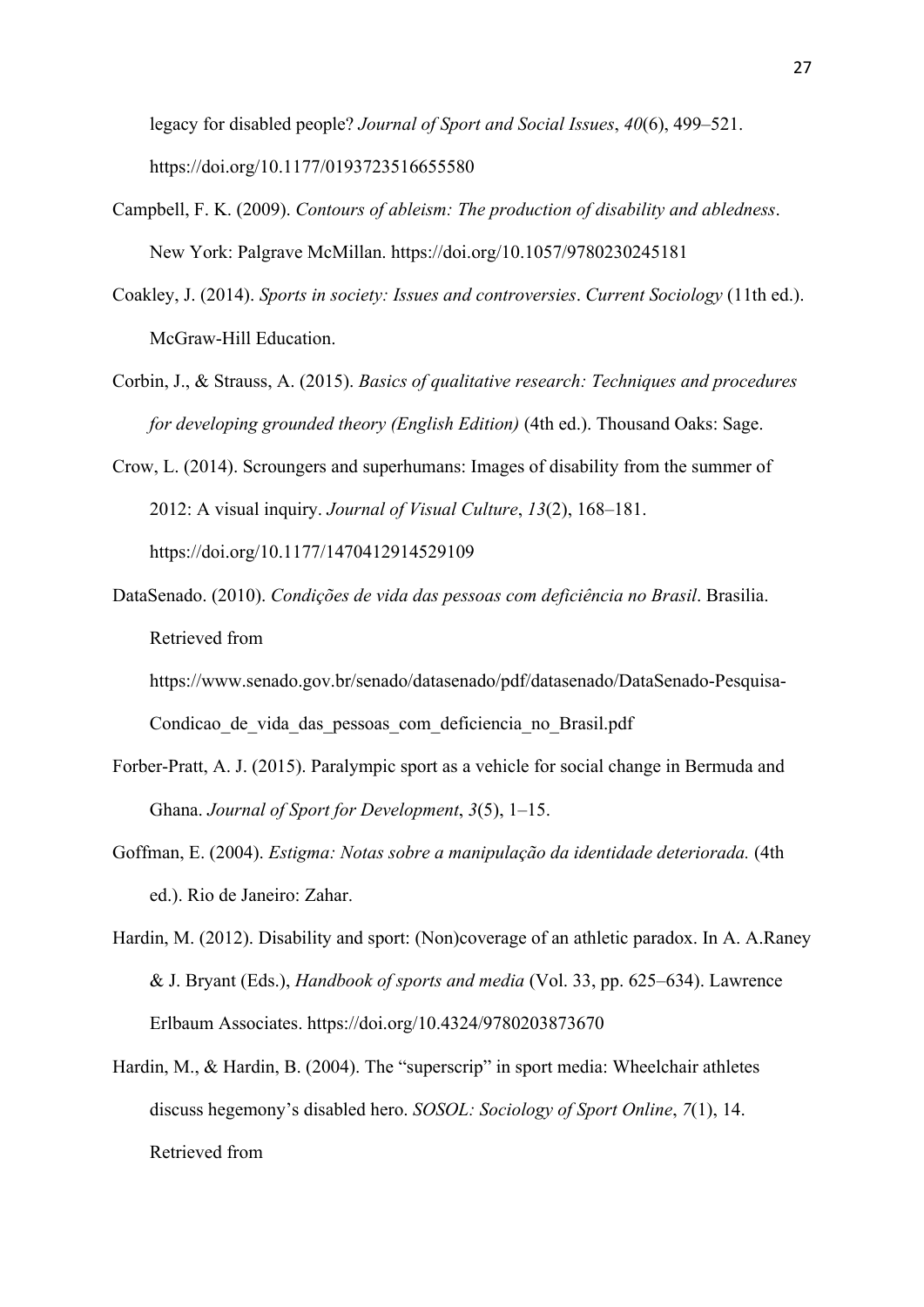http://search.ebscohost.com/login.aspx?direct=true&db=snh&AN=20835930&site=ehos t-live&scope=site

- Hilgemberg, T. (2019). Jogos Paralímpicos: História, mídia e estudos críticos da deficiência. *Recorde*, *12*(1), 1–19.
- Hodges, C. E. M., Jackson, D., Scullion, R., Thompson, S., & Molesworth, M. (2014). *Tracking changes in everyday experiences of disability and disability sport within the context of the 2012 London Paralympics*. Bournemouth. Retrieved from http://eprints.bournemouth.ac.uk/21596/1/Para Report.pdf
- Howe, P. D., & Silva, C. F. (2016). The fiddle of using the Paralympic Games as a vehicle for expanding [dis]ability sport participation. *Sport in Society*, *21*(1), 125–136. https://doi.org/10.1080/17430437.2016.1225885
- Instituto Brasileiro de Geografia e Estatística IBGE. Instituto Brasileiro de Geografia e Estatistica - IBGE. (2012). *Censo demográfico 2010. Características gerais da população, religião e pessoas com deficiência.* Rio de Janeiro:
- International Paralympic Committee. (2015). *Strategic plan 2015 to 2018: Strategic outlook for the International Paralympic Committee*. Boon, Germany: International Paralympic Committee.
- International Paralympic Committee. (2016). Rio 2016 Paralympic Games. Retrieved December 3, 2019, from https://www.paralympic.org/rio-2016
- International Paralympic Committee. (2017). *International Paralympic Committee handbook. Paralympic Games chapter.* Boon: International Paralympic Committee.
- Kearney, S., Brittain, I., & Kipnis, E. (2019). "Superdisabilities" vs "disabilities"? Theorizing the role of ableism in (mis)representational mythology of disability in the marketplace. *Consumption Markets & Culture*, 1–23.

https://doi.org/10.1080/10253866.2018.1562701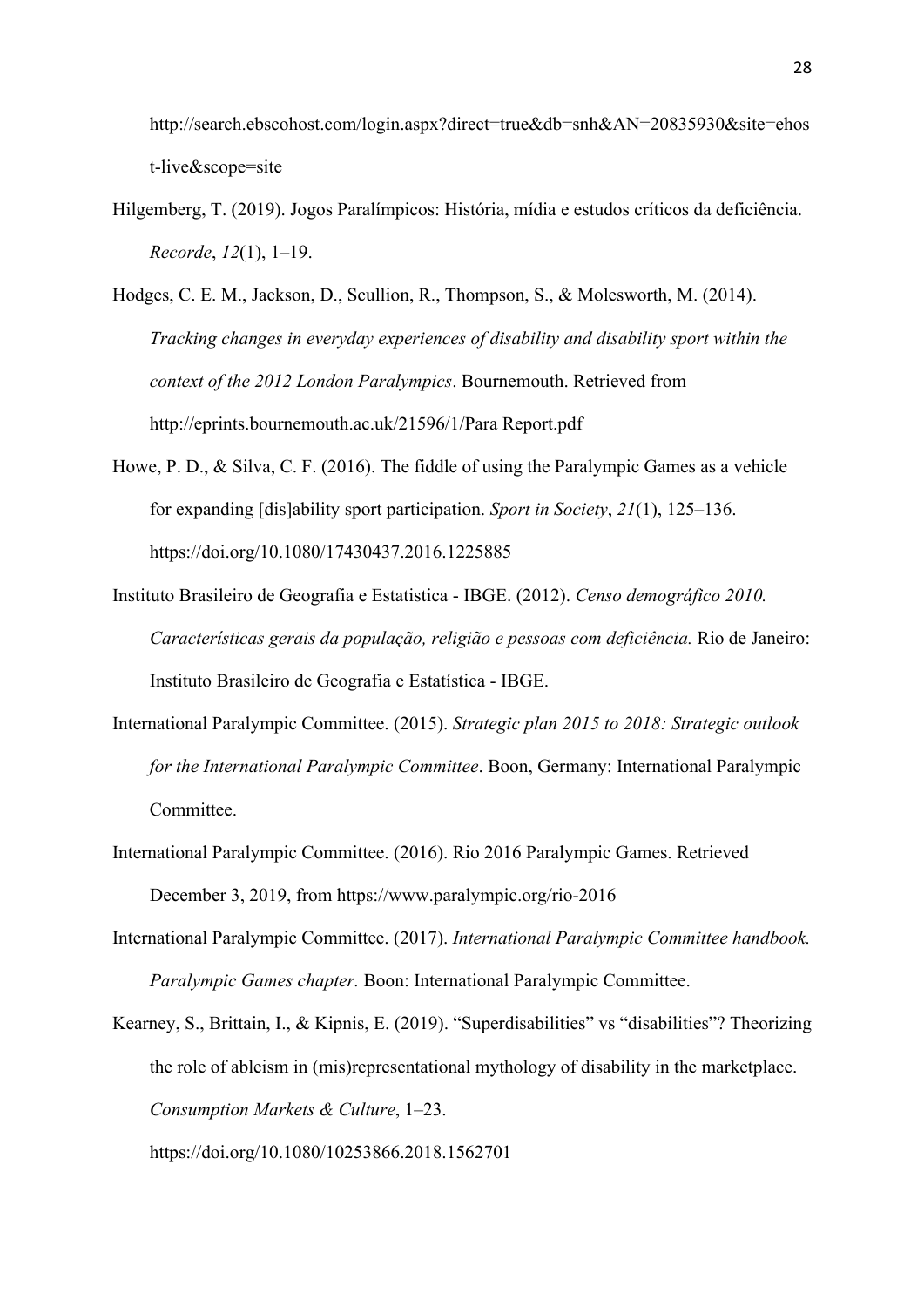Kirakosyan, L. (2016). Promoting disability rights for a stronger democracy in Brazil: The role of NGOs. *Nonprofit and Voluntary Sector Quarterly*, *45*(0489), 114S-130S. https://doi.org/10.1177/0899764015602129

- canadian print media coverage of London 2012. *International Journal of the History of*  Maika, M., & Danylchuk, K. (2016). Representing Paralympians: The 'other' athletes in *Sport*, *33*(4), 401–417. https://doi.org/10.1080/09523367.2016.1160061
- Marques, J. C. (2017). Nem herói, nem coitadinho: A cobertura dos Jogos Paralímpicos 2016 nas páginas dos jornais Lance! e Folha de S. Paulo. *Intercom – Sociedade Brasileira de Estudos Interdisciplinares Da Comunicação* , 1–15. Retrieved from http://portalintercom.org.br/anais/nacional2017/resumos/R12-0764-1.pdf
- Marra, R. (2016, September 6). Diferente da Olimpíada, transmissão da Paraolimpíada será enxuta na televisão. *Folha de São Paulo*. Retrieved from https://www1.folha.uol.com.br/esporte/olimpiada-no-rio/2016/09/1810512-diferente-daolimpiada-transmissao-da-paraolimpiada-sera-enxuta-na-televisao.shtml
- McGillivray, D., O'Donnell, H., McPherson, G., & Misener, L. (2019). Repurposing the (super)crip: Media representations of disability at the Rio 2016 Paralympic Games. *Communication and Sport*, 1–30. https://doi.org/10.1177/2167479519853496
- Misener, L., McPherson, G., McGillivray, D., & Legg, D. (2019). *Leveraging disability sports events, impacts, promisses, and possibilities*. Abingdon: Routledge. Retrieved from http://weekly.cnbnews.com/news/article.html?no=124000
- Oliver, M. (2009). *Understanding disability: From theory to practice* (2nd ed.). London: Palgrave McMillan.
- Pappous, A. (Sakis), & Brown, C. (2018). Paralympic legacies: A critical perspective. In I. Brittain & A. Beacom (Eds.), *The Palgrave handbook of Paralympic studies* (pp. 647– 664). London: Palgrave Macmillan.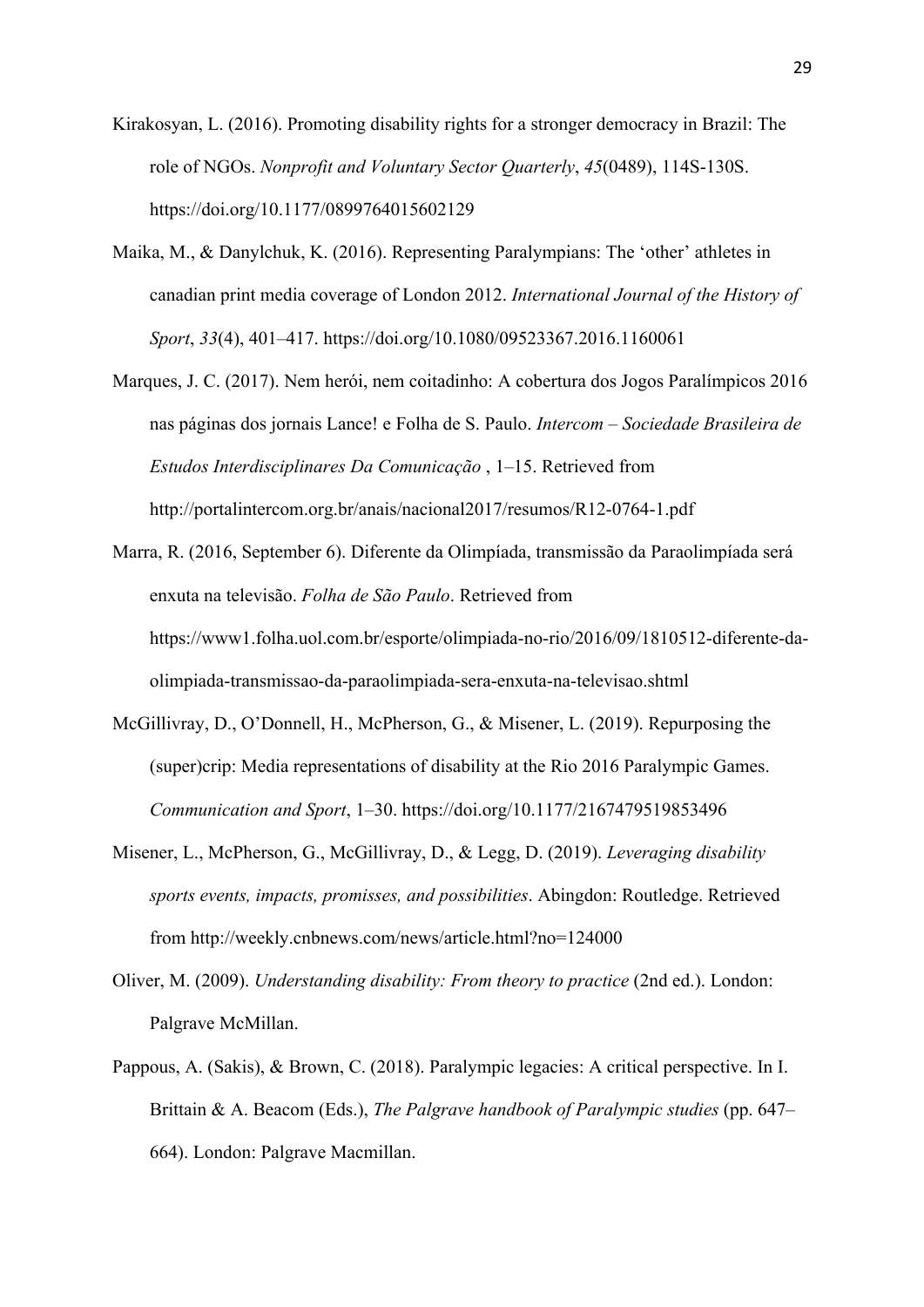- Pappous, A. (Sakis), & Souza, D. L. De. (2016). Guia para a mídia: Como cobrir os Jogos Paralímpicos Rio 2016, 16. Retrieved from https://static.kent.ac.uk/media/news/2016/05/GUIA-paralimpicos.pdf
- Patton, M. Q. (2015). *Qualiative research & evaluation methods* (4th ed.). Thousand Oaks: Sage.
- Pettigrew, T. F., Tropp, L. R., Wagner, U., & Christ, O. (2011). Recent advances in intergroup contact theory. *International Journal of Intercultural Relations*, *35*(3), 271– 280. https://doi.org/10.1016/j.ijintrel.2011.03.001
- Redação Portal Imprensa. (2016). TV Brasil transmitirá Jogos Paraolímpicos em parceria com emissoras estaduais. Retrieved November 23, 2019, from http://portalimprensa.com.br/noticias/brasil/78111/tv+brasil+transmitira+jogos+paraoli mpicos+em+parceria+com+emissoras+estaduais
- Rio 2016 Bid Committee. (2009). *Dossier de candidature officiel de Rio de Janeiro pour les Jeux Olympiques d'été de 2016. Official bid file of Rio de Janeiro for the Summer Olympic Games in 2016.* (Vol. 2). Rio de Janeiro: Ministério do Esporte.
- e os Jogos Paralímpicos no Brasil: A cobertura midiátia da Folha de São Paulo entre Santos, S. M. dos, Furtado, S., Poffo, B. N., Velasco, A. P., & Souza, D. L. de. (2018). Mídia 1992 e 2016. *Revista Brasileira de Ciencias Do Esporte*, *41*(2), 190–197. https://doi.org/10.1016/j.rbce.2018.03.012
- Shields, N., & Synnot, A. (2016). Perceived barriers and facilitators to participation in physical activity for children with disability: A qualitative study. *BMC Pediatrics*, *16*(9), 1–11. https://doi.org/10.1186/s12887-016-0544-7
- Shogren, K. A., & Turnbull, A. P. (2006). Promoting self-determination in young children with disabilities. *Infants & Young Children*, *19*(4), 338–352. https://doi.org/10.1097/00001163-200610000-00006